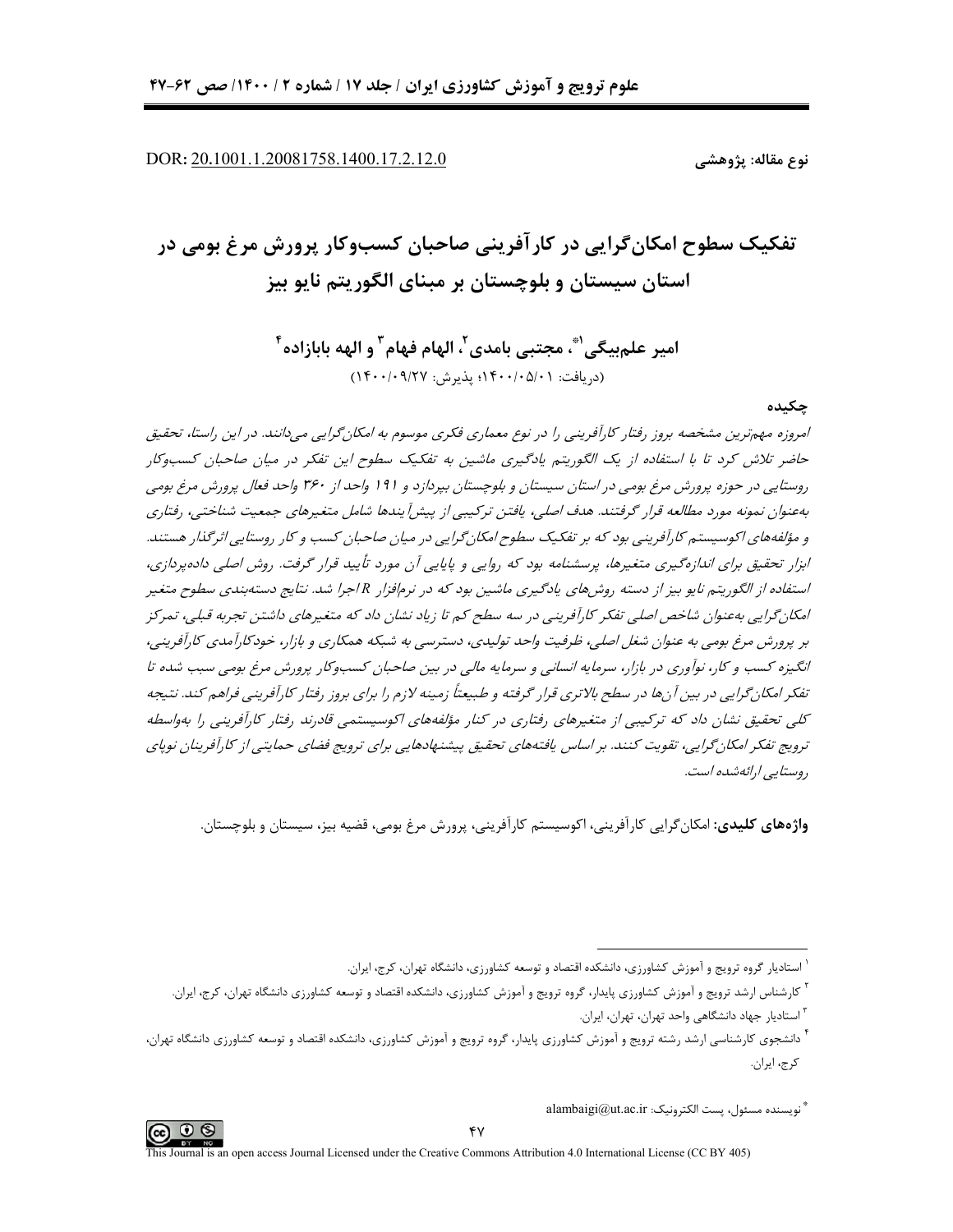وقدوه

شناسایی، ارزیابی و پیگیری فرصتهای کارآفرینی بهعنوان یک جنبه متمایز از کارآفرینی، در بخش کشاورزی بهطور فزايندهاي در حال افزايش است (Lans, Seuneke & Klerkx, 2017; Shane & Venkataraman, 2000). به طور كلي پرداختن به توسعه کارآفرینی کشاورزی، از اهمیت حیاتی برخوردار است؛ زیرا که اگر بهرهبرداران بخش کشاورزی با دلایلی ازجمله عدم جذابیت سرمایهگذاری در کشاورزی، ضعف فضای کسبوکار، عدمحمایتهای لازم از طرف دولت و سازمانهای محلی، بهرهوری پایین افراد و منابع، فقدان توانمندیهای حرفهای و کمبود نیروی انسانی خلاق و پویا مواجه نباشند، میتوانند منابع را به نحو مطلوب به کارگیرند (کرمی و آگهی، ۱۳۹۴). بخش کشاورزی همواره با چالشهای اساسی در موازنه بین عرضه و تقاضا روبرو بوده است (Gellynck et al., 2015)؛ بنابراين فعاليت كارآفريني كشاورزان براي مواجهه با محيط پيچيده و چندوجهی که در آن کار میکنند و به منظور پاسخ به این تعادل بین عرضه و تقاضا ضروری است (Mcelwee, 2006). کارآفرینی سبکی از رهبری کسبوکار به شمار میآید که شامل شناسایی فرصتهای کارآفرینانه و دارای قابلیت رشد بالا، گردآوری منابع مانند سرمایه و متخصصان، مدیریت سریع رشد و درنهایت مدیریت ریسک بالای آن با بهکارگیری مهارتهای خاص تصميم گيري است (Dorf & Byers, 2005). به اعتقاد بلانكو (Blanco, 2007)، كارآفريني فعاليت يا فرايندي است كه بهواسطه ايجاد ارزش از طريق عرضه يک محصول (کالا يا خدمت) جديد يا بهبوديافته و يا فرآيند جديد توليد تحقق مىيابد و دربرگیرندهٔ شناسایی، ایجاد و بهرهبرداری از فرصتها است. بر پایه نظریه عمومی کارآفرینی، میتوان کارآفرینی را فرایندی مشتمل بر تخریب خلاق، تشخیص فرصت یا تعادلساز بازار، تصمیمگیری در محیط دارای عدم قطعیت، خلق ارزش، كشف/خلق و در نهايت ارزيابي و بهرهبرداري از فرصت تلقى كرد (Shane & Venkataraman, 2003).

نتايج مطالعات قبلي نشان داده است كه كارآفرينان بهجاي پيش بيني آينده بر كنترل آينده تمركز دارند ( ,Djuricic & Bootz 2019). بر این پایه مشخصشده است که مشخصاتی چون تنوعبخشی به محصولات/خدمات، توسعه جغرافیایی بازار، تنوع ناهمگون، پاسخ به محیط با توجه به شرایط، تقویت قدرت چانهزنی در بازار و افزایش اعتبار در بازار از دستاوردهای تفکری موسوم به تفکر امکان گرایی است (میر واحدی، ۱۳۹۶). محققان در تلاش برای مفهومسازی تصمیم گیری برای ورود به عرصه کارآفرینی (رفتار کارآفرینی)، دو نوع راهبرد را شناسایی کردهاند. راهبرد اول که مبتنی بر تفکر هدف $\mathfrak{F}$ رایی استوار شده است دلالت بر حالتهای پردازش نظاممند و بر مبنای پیشبینی بر اساس اطلاعات موجود است. درحالی که راهبرد دوم یعنی منطق یا تفکر امکان گرایی، مجموعهای از روابط جایگزین در روابط علت و معلول و در جهت اعمال کنترل و اقدام است. به این معنا که بهجای در نظر گرفتن یک زنجیره علّی واحد، مجموعهای از روابط علّی و راهحلها بر اساس منابع در اختیار ایجاد میکند و عملاً چیزی به نام به تأخیر انداختن به علت نبود منابع برای رسیدن به یک هدف واحد وجود ندارد (Stroe *et al*., 2018). نظریه امکان گرایی در مقابل نظریه هدف گرایی معتقد است تصمیم گیری کارآفرینان مبتنی بر منابع در دسترس بوده و فاقد هرگونه تفکر علّی است که در نظریه هدفگرایی رایج است. نظریه امکان گرایی معتقد است که ویژگیهای کارآفرینان در رفتارهای کارآفرینانه وابسته به نوع بینش و تفکر کارآفرینان است. بر این مبنا دو نوع تفکر امکانگرایی و هدفگرایی بهعنوان دو نوع معماری ذهن موردتوجه است که تفکر امکان گرایی به کارآفرینی گرایش دارد. در منطق امکانگرایی تمام منابع در دسترس بهسوی چندین هدف سوق مییابد و این در حالی است که در منطق هدفگرا برای تحقق یک هدف در وهله اول بایستی از نظر منابع مختلف تأمین شده و سپس تصمیمگیری صورت گیرد (میر واحدی، ۱۳۹۶). درواقع هدف\$رایی ناظر بر چارچوبی پیشبینیگرا در رابطه با کشف و بهرهبرداری از فرصتهای جاری در یک فضایی است که مسائل آن از قبل مطرح شده است (Wiltbank et al., 2006). درحالی که امکان گرایی بر مبنای غیر پیشبینی گرا بر بازآرایی فضای مسئله و باز ساختاربخشی حقایق موجود در قالب فرصتهای جدید است که طبیعتاً ناظر بر رفتار کارآفرینی است.

غالب مطالعات نشان دادهاند که چارچوب یا منطق امکانگرایی در فرایند ایجاد سرمایهگذاری جدید ذاتاً با رفتار کارآفرینی منطبقتر است (Stroe et al., 2018, Read et al., 2009). در بررسیهای صورت گرفته مشخص شد که از متغیرهایی چون خودكارآمدي كارآفريني (2008 ,Pierce & Aguinis, 2013, Sarasvathy & Dew, 2008)، انگيزه كسبوكار ( ,Lafrenière et al 2011)، تلقى از ساختار حمايتى و ريسك اجتماعى (Frese, 2014)، نوآورى در بازار (Szambelan et al., 2020)، سطح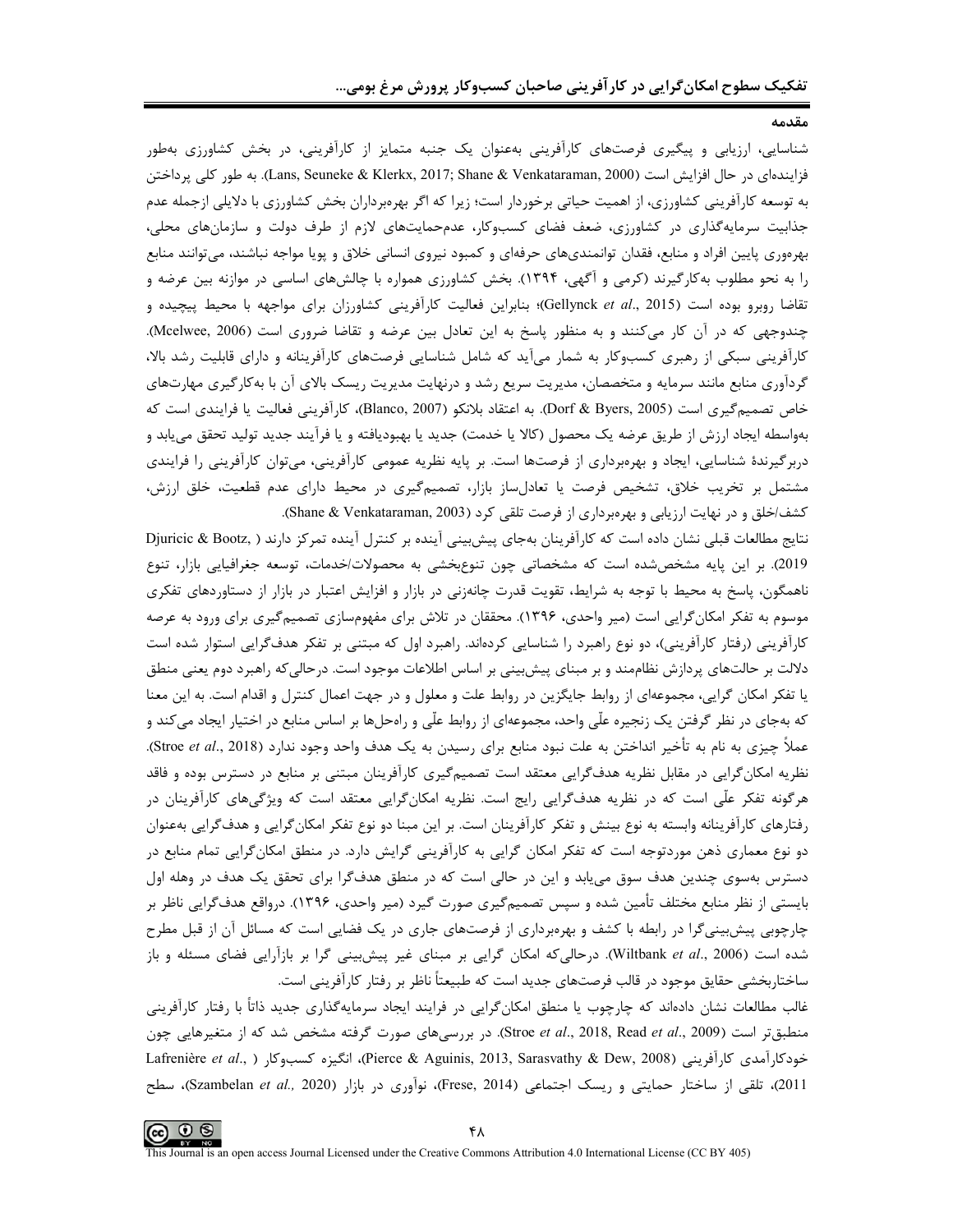تحصیلات و تجربه قبلی فرد کارآفرین (Kubberød & Pettersen, 2017) و محیط فرهنگی اجتماعی پشتیبان ( & Hopp Stephan, 2012)، به عنوان متغیرهای مؤثر بر شکل گیری تفکر امکان گرایی در ادبیات تحقیق نام برده شده است. به طور كلي و بر پايه الگوي ژانگ و همكاران (Zhang et al., 2008)، در طول فرايند كارآفريني بايد عوامل مرتبط با كشف فرصتها در سیاستهای بخش بازار، بخش فناوری و همچنین عوامل مرتبط با بهرهبرداری از فرصتها در سیاستهای حمایتی مالی و سیاستهای منابع انسانی در نظر گرفته شود که هدف آن جستجوی عوامل حیاتی کارآفرینی شامل فناوری، بازار، بودجه و منابع انسانی است. این الگو نشان میدهد که بازار نقش مهمی در رشد و توسعه کارآفرینی دارد که هم از طریق کشف فرصتها و هم از جنبههایی نظیر بودجه، فروش محصولات و شناسایی مشارکتها بر سطح کارآفرینی تأثیرگذار است. برای توسعه كارآفريني پتي و ژانگ (Petti and Zhang, 2013)، از مؤلفههاي كارآفرين، مديريتي و محيطي نام ميبرند. در اين رابطه الگوي کارآفرینی شین و ونکاتارامان (Shane & Venkataraman, 2003)، بر روی سه موضوع تمرکز دارد. موضوع اول مربوط به شرایط محیطی حاکم بر کارآفرینی است. موضوع دوم فرآیندی است که بهوسیله آن کارآفرین منابع سازمانی و نظامهای فنی را ترکیب می کند و موضوع سوم استراتژیهایی که بهوسیله شرکتهای کارآفرینانه برای پیگیری فرصتها به کار گرفته میشوند.

در یک جمع بندی می توان نشان داد که در یک نظام، رخداد پدیده کارآفرینی تابع اقدامات بازیگران مختلف آن و نیز شیوهی تصمیمگیری در انتقال فناوریها به بازار است. ازاینرو یکی از مسیرهای نیازمند اقدام در خصوص بروز و رشد کارآفرینی در کشور، معطوف به اتخاذ رویکرد اکوسیستمی به معنای در نظر گرفتن سیستم تعاملی بین موجودیتها و محیط آنها است. بر اساس مطالعات قبلی می توان نشان داد که شکل گیری اکوسیستم کارآفرینی یکی از مهم ترین ملزومات توسعه کارآفرینی است و مؤلفههایی چون سرمایه انسانی، سرمایه مالی، شبکه همکاری و بازار، فرهنگ عمل گرایی و محیط نهادی فرهنگی پشتیبان در اکثر مطالعات برای سنجش مفهوم اکوسیستم کارآفرینی به کار گرفته شدهاند ( Suresh & Ramraj, 2012, Theodoraki & Messeghem, 2017, Stam, 2019, Hakala et al., 2020, Velt et al., 2020, Hannigan et al., 2021). در اين بين متغيرهايي چون خودكارآمدى كارآفرينانه (Moraes *et al.*, 2021)، انگيزه كسبوكار (Daniel *et al.*,2018) و نوآوري در بازار (Schwarzkopf, 2016)، نيز در شکل گیری تفکر و تمایلات کارآفرینانه دیده میشود.

آلتونن (Aaltonen, 2016)، از ده مؤلفهي ايجاد و شكلدهي اكوسيستم كارآفريني شامل دانش، يادگيري و دسترسي به منابع؛ سرمايه مالی، مالکیت و پاداش؛ زمینههای منطقهای برای کارآفرینی؛ مؤسسان و شرایط تأسیس؛ معماری محصول؛ مالکیت محصول؛ نوآوری و توسعه محصول؛ بازاریابی؛ خروج، شکست و راهاندازی مجدد و راهبرد نام می برد که منجر به رشد و توسعه کارآفرینی میشوند و ریشه در ادبیات مرتبط با پیدایش و پایداری اکوسیستم کارآفرینی دارند. سورش و رامراج (Suresh & Ramraj, 2012)، در تحقیق خود چارچوبی مفهومی از اکوسیستم کارآفرینی ارائه کردهاند. در این تحقیق، اکوسیستم کارآفرینی شامل هشت عامل شبکه، فناوری، مالی، اخلاقی، اجتماعی، دولت، بازار و حمایتهای محیطی است که این عناصر میتواند بر تصمیمگیری افراد در تعیین و انتخاب مسير كارآفريني مؤثر باشد. روژا (Roja, 2015)، در مطالعه خود دو مؤلفه كارآفرينانه و غير كارآفرينانه را براي اكوسيستم كارآفريني معرفی میکند که مؤلفه غیر کارآفرینانه شامل زیرساختها، بازارها، سیستم نوآوری، فاکتورهای منطقهای، خطمشیها، قوانین و شرکتهای جدید است و مؤلفه کارآفرینانه فرهنگ کارآفرینانه، گسترش و شفافیت شبکهها، آموزش، خدمات پشتیبانی، شتابدهندهها، سرمایه و تأمین مالی را شامل میشود. الیا و همکاران (Elia *et al*., 2013)، در پژوهش خود به تبیین اکوسیستم کارآفرینی و مؤلفههای آن پرداختهاند که از دیدگاه این محققان، اکوسیستم کارآفرینی عبارت است از سیستم تکاملی، دانش افراد و سرمایههایی که برای راهاندازی یک کسبوکار کارآفرینانه موفق و پویا ضروری است. پنگ و همکاران (Peng et al., 2020)، در تحقيقي بر مؤثر بودن تفكر امكان گرايي بر توسعه محصول جديد و توسعه بازار از طريق سازوكار غيرخطي تأكيد كردند. وو و همكاران (Wu et al., 2020)، در پژوهشی در زمینه اثر امکان گرایی بر توسعه محصولات جدید باهدف ایجاد بازارهای جدید برای محصولات و نوآوری بازار نشان دادند که تفکر امکان گرایی بهعنوان راهبرد غالب کارآفرینی بر کمیت و کیفیت محصولات و خدمات واحد کارآفرین مؤثر بوده و نتیجهگیری شده که تفکر امکان گرایی در تفکیک بنگاه کارآفرین از بنگاه غیر کارآفرین مؤثر عمل میکند؛ به عبارت دیگر غالب بودن تفکر امکان گرایی راه را برای بروز رفتار کارآفرینی هموارتر میسازد. زامبلان و همکاران ( ,Szambelan et al 2020)، در تبیین علّی بین امکان گرایی و عملکرد نوآوری بازار به این نتیجه رسیدند که معماری تفکر امکان گرایی بر عملکرد نوآوری

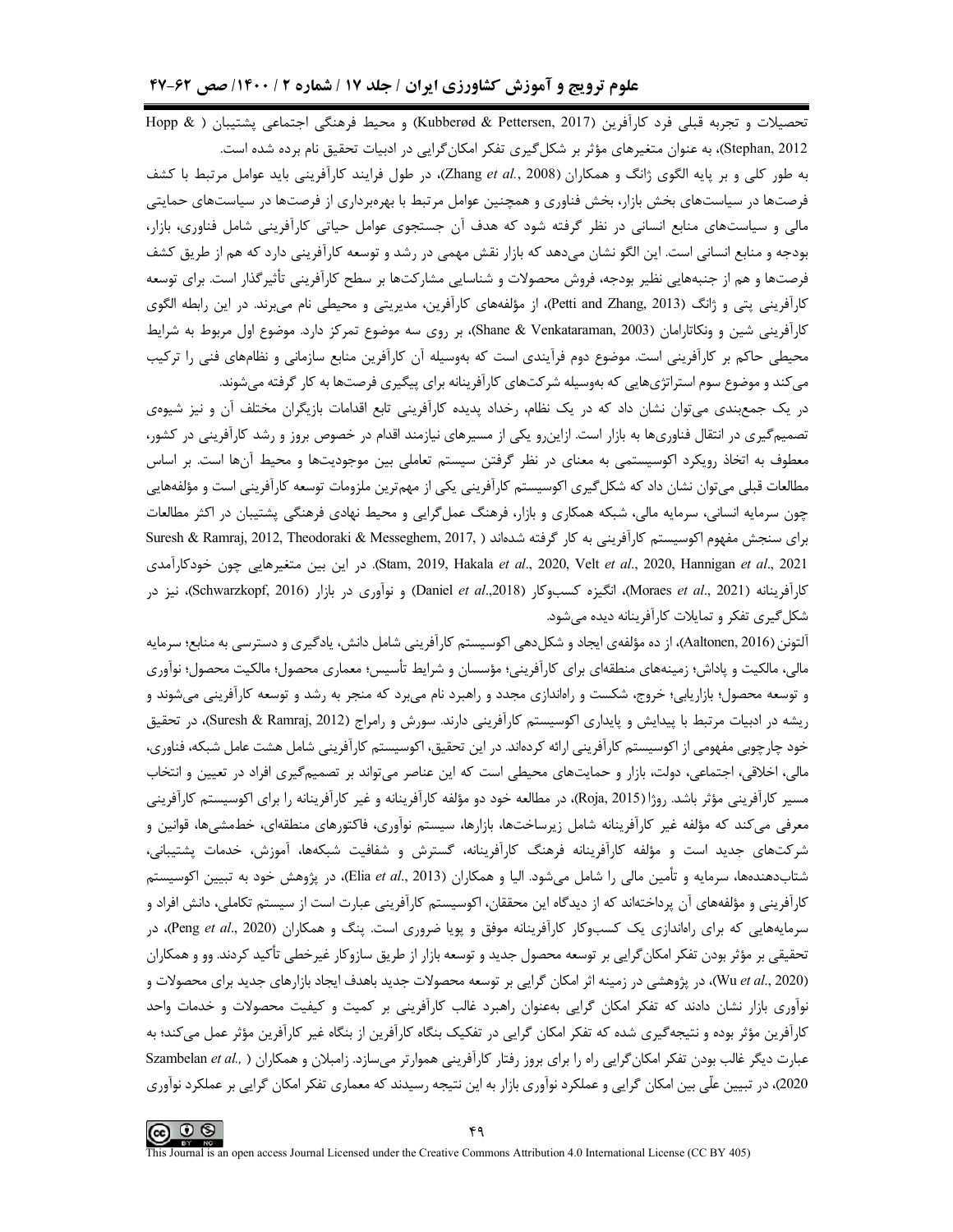اثری معنیدار دارد و قادر است بر موانع فراروی نوآوری در بازار فائق آید. نتایج تحقیق میثمی و همکاران (۱۳۹۶)، حاکی از آن است که اکوسیستم کارآفرینی در ایران دارای ابعاد حاکمیت، سرمایه، فرهنگ، پشتیبانیهای نرم، زیرساخت، آموزش، بازارها و مشتریان، شبکهها و تعاملات، شرایط ویژه، سازمانها و کارآفرینان فناور است. استفان و اولانر (Stephan & Uhlaner, 2010)، معتقدند که کارآفرینی یک رفتار مشروع فرهنگی مبتنی بر عملکرد است و یک رفتار متکی بر حمایت اجتماعی از طریق دیگران است. نسبت به فرهنگ ملی، فرهنگ محلی در سطح جامعه بهطور قابلتوجهی بیشتر بر تصمیمات و اقدامات کارآفرینانه اثرگذار است و ممکن است با فرآیند کارآفرینی پیوند بیشتری داشته باشد. درواقع، کارآفرینی بهعنوان یک پدیده جانمایی شده محلی شناختهشده است، زيرا اكثر كارآفرينان كسبوكارهايي را شروع مي كنند كه در آن محل اقامت آنها وجود دارد و يا در آن محل متولدشده یا کارکردهاند (Stephan & Roesler, 2010). طیف گستردهای از سرمایه انسانی و متغیرهای شخصیتی در تحقیقات گذشته بهعنوان عوامل تأثیرگذار بر بروز کارآفرینی شناختهشده است. شواهد حاصل از مطالعات اخیر نشان میدهد که اثرات ویژگیهای شخصیتی خاص و انگیزهها (از قبیل خودکارآمدی، انگیزه پیشرفت، نیاز به استقلال، نوآوری) در ایجاد و موفقیت كسبوكار قوىتر از اثرات متغيرهاى عمومى سرمايه انسانى مانند آموزش و انواع مختلف تجربه كار (بهعنوان مثال، مديريت، رهبرى، يا تجربه كارآفريني) است (Rauch & Frese, 2007; Unger, Rauch et al., 2011). مطالعه رمضاني و همكاران (١۴٠٠)، نشان داد سه عامل خودکارآمدی کارآفرینانه، شبکه اجتماعی و سرمایه اجتماعی به ترتیب بیشترین اهمیت را در زمینه شناسایی فرصتهای کارآفرینانه در میان صاحبان کسبوکار پرورش گیاهان دارویی استان خراسان شمالی داشتند.

در سالهای اخیر پرورش مرغ بومی و تولیدات آن بهعنوان یک کسبوکار جدید کشاورزی با توجه به امکانپذیری پرورش آن در واحد تولیدی کوچک و عدم نیاز به فناوری خاص و سرمایهگذاری کلان مالی و سازگاری با شرایط اقلیمی و روستایی و نقش تأثیرگذاری آن در ایجاد اشتغال، مهاجرت معکوس و بهبود وضعیت اقتصادی و معیشتی روستاییان مورد استقبال روستاییان در استانها قرارگرفته است (یوسفلی، ۱۳۸۷). در استان سیستان و بلوچستان نیز این موضوع قابلمشاهده است، بهطوریکه امروزه تعدادی از روستاییان استان به پرورش مرغ بومی بهعنوان یک کسبوکار نوپای کشاورزی مشغول هستند اما هنوز تا رسیدن به جایگاه مطلوب و توسعه این نوع کسب و کار کشاورزی فاصله زیادی وجود دارد. این استان که جمعیت روستایی آن، نیمی از جمعیت استان را تشکیل میدهد، همواره با بحران کمآبی و خشکسالی و درنتیجه مهاجرت روستایی روبرو بوده است (رضیئی و همکاران، ۱۳۸۶). نظر به اهمیت توسعه این کسبوکار و نقش مؤثر آن در رفع چالشهای روستایی، مطالعه حاضر به بررسی نقش عوامل اثرگذار بر بروز تفکر امکان گرایی در کسبوکارهای پرورشدهندگان مرغ بومی پرداخت؛ بنابراین با توجه به بررسی ادبیات موضوع پژوهش، فرضیه اصلی تحقیق حاضر دلالت بر این دارد که شناسایی پیش]یندهای شکل گیری تفکر امکان گرایی به طور غیر مستقیم میتواند زمینهساز توسعه رفتارهای کارآفرینانه مالکان واحدهای کسبوکار روستایی و ارزش آفرینی گردد.



نگاره ۱ – چارچوب مفهومی تحقیق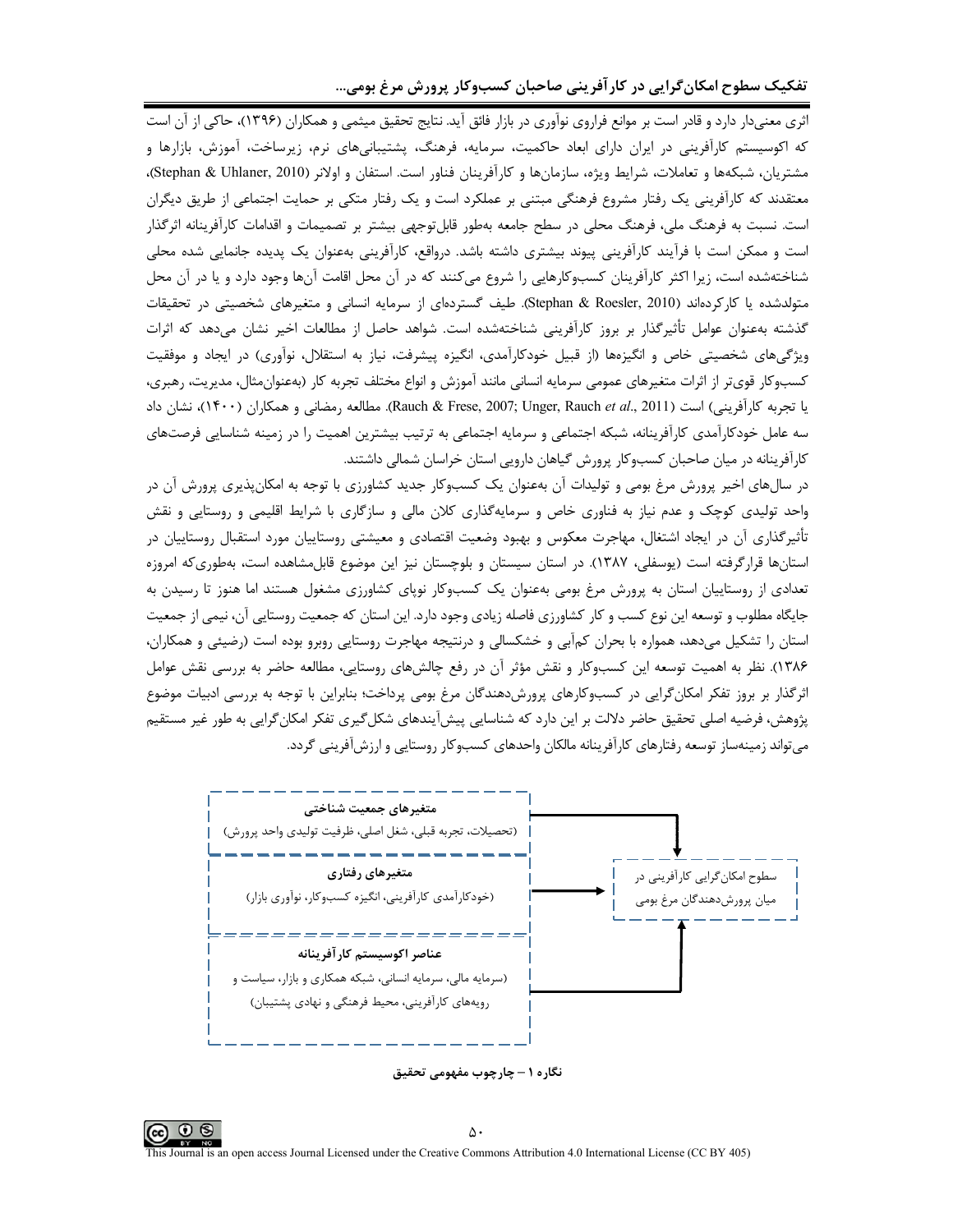## روش پژوهش

این تحقیق ازنظر هدف از نوع کاربردی و از نوع تحقیقات توصیفی- همبستگی است. جامعه آماری تحقیق حاضر صاحبان کسبوکار پرورش مرغ بومی استان سیستان و بلوچستان به تعداد ۳۶۰ واحد تولیدی مرغ بومی فعال بودند که با استفاده از فرمول Finite Population Correction) FPC) (Naing *et al.,* 2006) تعداد ١٩١ واحد توليدي به عنوان نمونه انتخاب شدند. با استناد به تعریف کسبوکار (Harms, 2014)، مبنی بر اینکه کسبوکار هر نوع کاسبی دارای تبادل مالی با مشتری در ازای ارائه کالا و خدمات به شکل تکرار شونده است، واحدهای تولیدی پرورش مرغ بومی مورد مطالعه را میتوان واحد کسب و کار در نظر گرفت که به منظور ارائه به بازار هدف مصرف گوشت مرغ بومی تولید را انجام میدهند.

روش نمونه گیری طبقهای با انتساب متناسب برای انتخاب واحدهای تحلیل استفاده شد. به این منظور از نه شهرستان استان سیستان و بلوچستان شامل زابل (۳۸ واحد)، هامون (۲۶ واحد)، هیرمند (۲۷ واحد)، زهک (۲۱ واحد)، نیمروز (۴۹ واحد)، بنجار (٨ واحد)، چابهار (٣ واحد)، ايرانشهر (٣ واحد) و زاهدان (١۶ واحد)، تعداد واحد پرورش مرغ بومي به عنوان واحد تحليل در هر شهرستان مشخص و با توجه به در دسترس بودن اطلاعات پراکنش جغرافیایی واحدهای موردبررسی در سطح هر شهرستان، اطلاعات مورد نیاز گردآوری شد. ابزار جمعآوری اطلاعات، پرسشنامه محقق ساخته شامل سؤالاتی در طیف لیکرت پنج سطحی بود. برای اندازهگیری تفکر امکان گرایی از پرسشنامه استاندارد (Chandler et al., 2011)، استفاده شد. در جدول ۱، تعاریف عملیاتی متغیرهای مورد بررسی آمده است. برای اندازهگیری متغیرهای تحقیق از منابع مرتبط استفاده شد (Schwarzkopf, 2016, Daniel et al., 2018, Suresh & Ramraj, 2012, Stam, 2019, Velt et al., 2020).

| نمونه گویههای اندازهگیری کننده                                                                                                                                                                                                                                                                                                                       | تعريف عملياتي                                                                                                                                                                                                                                                                                                                                 | متغير                           | رديف |
|------------------------------------------------------------------------------------------------------------------------------------------------------------------------------------------------------------------------------------------------------------------------------------------------------------------------------------------------------|-----------------------------------------------------------------------------------------------------------------------------------------------------------------------------------------------------------------------------------------------------------------------------------------------------------------------------------------------|---------------------------------|------|
| قوانین تسهیل کننده اداری برای راهاندازی کسب و<br>کارهای پرورش مرغ بومی در استان، طرحها و وامهای<br>ویژه برای حمایت از کسب و کارهای پرورش مرغ بومی،<br>مناسب بودن نرخ سود بانکی برای کسبوکارهای پرورش<br>مرغ بومي و غيره.                                                                                                                             | به عنوان اولین عنصر اکوسیستم کارآفرینی، دلالت بر<br>مجموعهای از سازوکارهای تأمین مالی برای کارآفرینان<br>دارد. سرمایه مالی عموماً توسط نهادها و مؤسسات مالی و<br>همچنین به شکل سرمایه خطرپذیر قابل حصول است.                                                                                                                                  | سرمايه مالى                     |      |
| در منطقه به نیروی ماهر در زمینه کسب و کارم دسترسی<br>دارم، قبل از راهاندازی کسب و کار فعلی دانش و مهارت<br>لازم در این زمینه داشتم، قبل از راهاندازی کسب و کارم<br>در دورههای آموزشی مرتبط با کارآفرینی و خود اشتغالی<br>شرکت کردهام و غیره.                                                                                                         | به عنوان دومین عنصر اکوسیستم کارآفرینی، دربرگیرنده<br>تمام سازوکارهای مرتبط با توانمندسازی نیروی کار در<br>بخش کشاورزی است که توسط نهادهای گوناگون انجام<br>می شود و زمینه توسعه دانش در یک حوزه تخصصی<br>تشويق مي شود.                                                                                                                       | سرمايه انسانى                   | ٢    |
| به راحتی میتوانم مواد اولیه مورد نیاز در کسبوکارم را<br>تهیه کنم، به راحتی میتوانم محصولاتم را به دست<br>مشتریان برسانم، مشتریان ثابتی دارم که میتوانم<br>محصولم را به آنها بفروشم، با سایر پرورش دهندگان<br>دانش و اطلاعاتم را به اشتراک میگذارم و غیره.                                                                                            | به عنوان سومین عنصر اکوسیستم کارآفرینی و بر پایه<br>نظریه شبکه اجتماعی در توسعه فعالیتهای کارآفرینانه،<br>دلالت بر سازوکارهای درک شده توسط مالکان کسب و کار<br>در خصوص ایجاد جوامع و شبکههای همکاری بین<br>تولیدکنندگان و حمایت از انتقال تجربیات دارد. در این<br>شبکه جریان تأمین مواد اولیه تا بازار رسانی محصولات به<br>خوبي حمايت مي شود. | شبکه همکاری و<br>بازار          | ٣    |
| افزایش دسترسی به زیرساختهای لازم برای تولید<br>(نهادههای تولیدی، دارو، آب، برق، گاز و غیره)، حمایت<br>مردم منطقه از تولیدات کسب و کارهای پرورش مرغ<br>بومی برای مثال خرید این محصولات، بها دادن و<br>ارزشمند بودن کسب و کارهای پرورش مرغ بومی در نگاه<br>مردم منطقه، میزان رغبت و جدیت مسئولان در توسعه<br>کسب و کار پرورش مرغ بومی در منطقه و غیره. | به عنوان چهارمین عنصر اکوسیستم کارآفرینی، ناظر بر<br>سیاستهای تشویقی محیطی در راستای توسعه<br>کسبوکارهای پرورش مرغ بومی از نقطه نظر کیفیت<br>دسترسی به زیرساختها و بازارهای مصرف محصولات و<br>خدمات است.                                                                                                                                      | سیاست و<br>رويەھاي<br>كارأفريني | ۴    |

جدول ١- تعاريف عملياتي متغيرهاي پژوهش

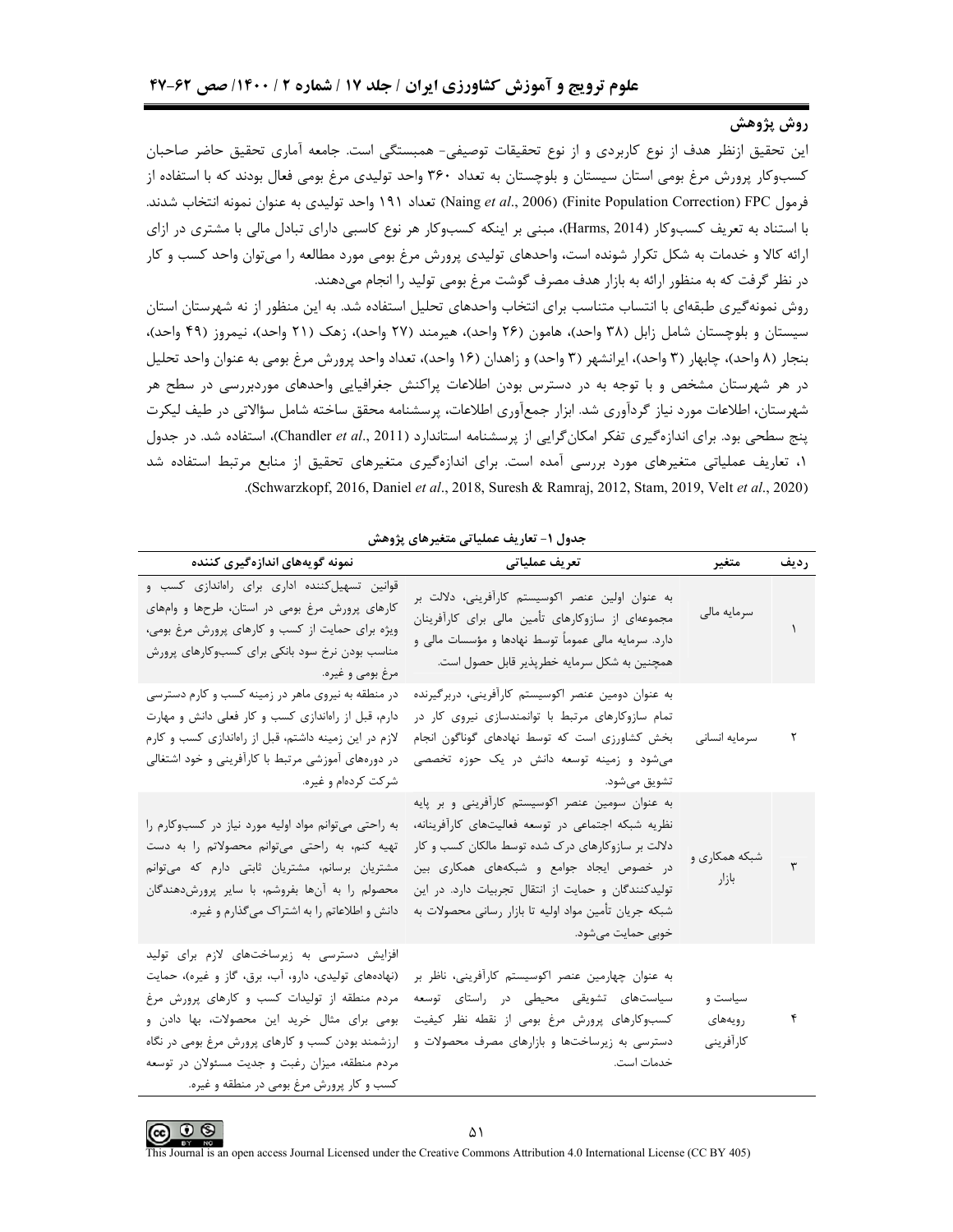| نمونه گویههای اندازهگیری کننده                                                                                                                                                                                                                                                               | تعريف عملياتي                                                                                                                                                                                                                                                                                | متغير                           | رديف |
|----------------------------------------------------------------------------------------------------------------------------------------------------------------------------------------------------------------------------------------------------------------------------------------------|----------------------------------------------------------------------------------------------------------------------------------------------------------------------------------------------------------------------------------------------------------------------------------------------|---------------------------------|------|
| خبرگان محلی به یکدیگر برای پرورش مرغ بومی کمک<br>میکنند، شرکتها و فروشگاههای غذا و داروی مورد<br>نیاز همکاری خوبی دارند، سازمانها و دستگاههای از<br>راهاندازی کسب و کار پرورش مرغ بومی حمایت<br>می کنند، کمیته امداد و بهزیستی از راهاندازی واحد<br>كسب و كار مرغ بومي حمايت مي كنند و غيره. | به عنوان پنجمین عنصر اکوسیستم کارآفرینی، دلالت بر<br>عواملی چون مدل نقش، ویژگیهای فرهنگی، نگرشها و<br>دیدگاههای اساسی در مورد کارآفرینی در یک منطقه،<br>تحمل ریسک و شکست دارد.                                                                                                               | نظام نهادى<br>فرهنگی<br>پشتيبان | ۵    |
| به خودم اطمینان دارم که میتوانم واحد پرورش مرغ<br>بومی خود را بزرگ کنم، فکر میکنم مهارتهای زیادی<br>در پرورش مرغ بومی پیدا کردهام، اگر کسبوکارم در<br>مرغ بومی خوب شود، نقش زیادی در معیشت من دارد،<br>تجربه قبلی من خیلی به من کمک کرد تا به پرورش<br>مرغ بومي روي بياورم و غيره.           | به عنوان یکی از ویژگیهای رفتاری مورد مطالعه در این<br>پژوهش، خودکارآمدی کارآفرینی پیشبینی پیشرفت در<br>ایجاد یک سرمایهگذاری عملیاتی را نشان میدهد و گویای<br>این مطلب است که چگونه کارآفرینان نوپا مرحله اجرای<br>کسبوکار را حسب این ویژگی روانشناختی تکمیل<br>مے کنند.                      | خودكارآمدى<br>كارأفريني         | ۶    |
| به نظر من باید با هر چیزی که داری، شروع کنی و<br>کسبوکار داشت، برای اینکه واحد پرورش مرغ بومی<br>خود را توسعه دهم هیچ چیز نمیتواند جلوی تلاش من<br>,ا بگیر د.                                                                                                                                | به عنوان یکی از ویژگیهای رفتاری مورد مطالعه در این<br>پژوهش، ناظر بر اهداف و سائقهای فردی برای راهاندازی<br>یک کسب و کار است.                                                                                                                                                                | انگيزه كسبوكار                  | Y    |
| همواره تلاش می کنم چیزی پیدا کنم تا به کمک آن<br>تعداد مرغ بومی بیشتری بتوانم بفروشم، برنامه دارم تا<br>چند سال آینده واحد خود را بزرگتر کنم، همیشه<br>تلاش میکنم فرصتهای بیشتری را برای کسبوکار<br>خودم پيدا كنم و غيره.                                                                    | به عنوان یکی از ویژگیهای رفتاری مورد مطالعه در این<br>پژوهش، دلالت بر اشتیاق فردی برای متفاوت سازی<br>کسبوکار به واسطه نوآوری در ارائه محصولات و خدمات<br>به بازار دارد.                                                                                                                     | نوآوري در بازار                 | ٨    |
| تشویق فعالیتهای تیمی در کسبوکار، جستجوی<br>مداوم در محيط اطراف براى يافتن ايده جديد براى<br>توسعه کسبوکار، علاقهمند به انجام کارهای جدید و<br>غيره.                                                                                                                                          | به عنوان متغیر وابسته تحقیق، این متغیر شیوه تفکر در<br>مورد پیوند بین منابع در دسترس و اهداف فردی را مورد<br>سنجش قرار میدهد. در این شکل از تفکر رهبر کسبوکار<br>اقدامات مرتبط با مديريت و توسعه كسبوكار خود را به<br>شکل پیوسته و با اشتیاق پیگیری و به دنبال شناسایی<br>فرصتها كارافرن است | امکان گرایی                     |      |

ادامه جدول ١

پرسشنامه تحقیق بهصورت حضوری در بین صاحبان کسبوکار پرورش مرغ بومی استان تکمیل شد و دادههای موردنیاز تحقیق گردآوری شد. روایی صوری پرسشنامه با استفاده از نظرات اعضای هیأت علمی دانشکده اقتصاد و توسعه کشاورزی دانشگاه تهران موردبررسی قرار گرفت. جهت سنجش پایایی نیز از محاسبه آلفای کرونباخ استفاده شد. نتایج پایایی پرسشنامه نشان داد مقادیر ضریب آلفای کرونباخ برای بخشهای مختلف پرسشنامه بالاتر از ۰/۷۰ است که همسانی درونی بالای نشانگرهای تشکیل دهنده هر متغیر را نشان می دهد (جدول ۲).

به منظور تحلیل دادههای جمعآوریشده از نرمافزار SPSS نسخه ۲۶ و نرمافزار R نسخه ۳/۵ بهره گرفته شد. با توجه به اینکه متغیر وابسته، تحقیق یک متغیر سه سطحی و متغیرهای مستقل ترکیبی از متغیرهای گسسته و پیوسته بودند؛ روش بیز ساده یا نایو بیز (Bayes Naive)، روش غالب آماری در تحقیق حاضر بود که یکی از رویکردهای مهم در یادگیری ماشین محسوب می شود (Webb et al., 2010). بر خلاف روش های متناظر آماری از جمله توابع لجیت (Logit) که پیش شرطهای توزیعی خاصي دارند، اين روش فاقد چنين مفروضههايي است (Rice, 2013). نايو بيز يک الگوريتم يادگيري ماشين تحت نظارت بر اساس قضیه بیز است که برای حل مشکلات طبقهبندی با استفاده از رویکرد احتمالاتی مورداستفاده قرار میگیرد. اساس قضیه بیز بر این ایده استوار است که متغیرهای پیش بینی شده در یک مدل یادگیری ماشین، مستقل از یکدیگر هستند. بدین معنا

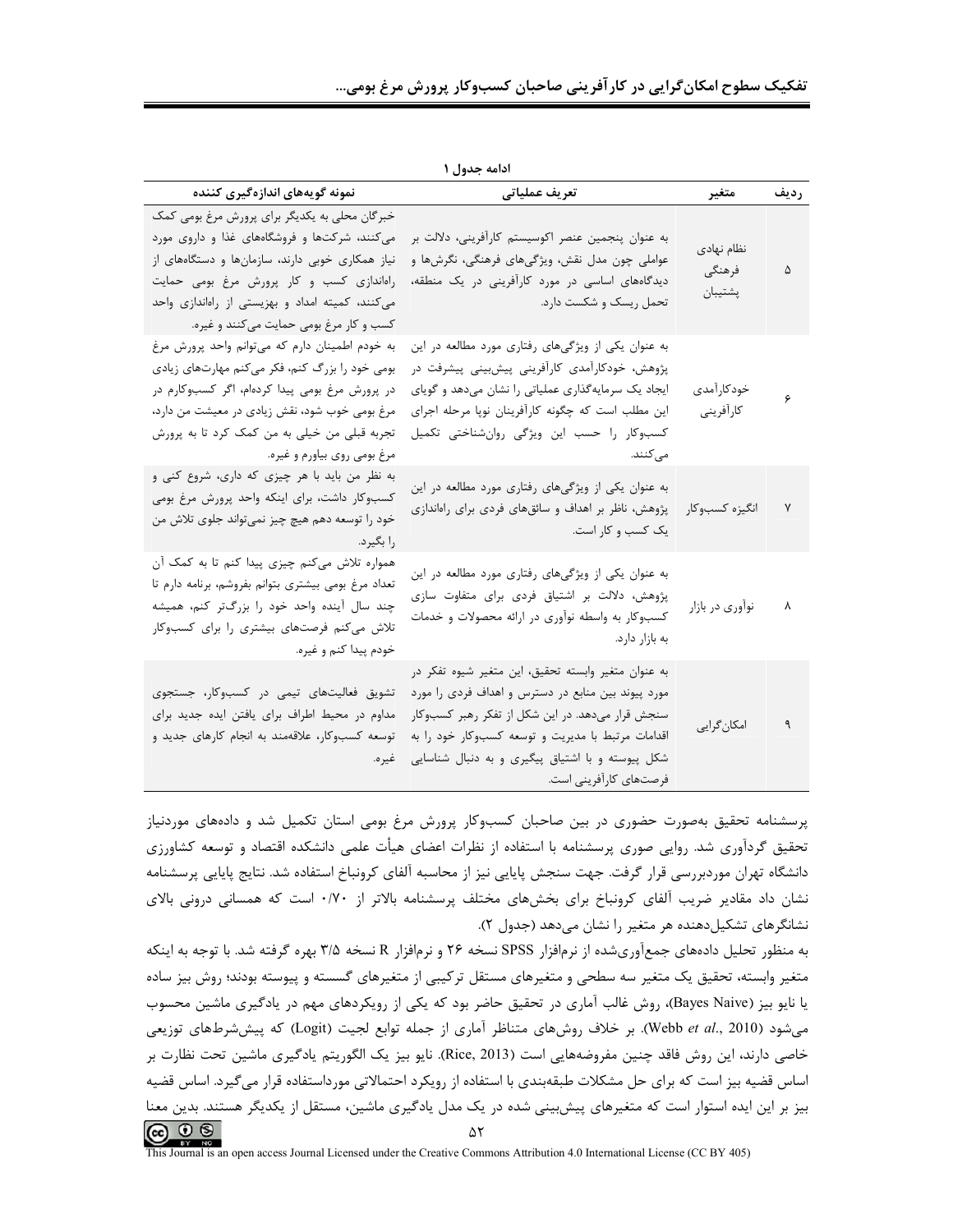که نتیجه یک مدل به مجموعهای از متغیرهای مستقل بستگی دارد که در ظاهر هیچ ارتباطی با یکدیگر ندارند. در مسائل دنیای واقعی، متغیرهای پیشبینی همیشه از یکدیگر مستقل نبوده و بین آنها همواره همبستگی وجود دارد. از آنجا که الگوریتم بیز ساده هر متغیر پیش بینی را مستقل از هر متغیر دیگر در مدل محسوب می کند، ساده نامیده می شود ( .Liu 2017). مطالعه طبقهبندى احتمالي بر پايه مطالعه تقريب توزيع مشترك با فرض استقلال، در كنار تجزيه اين احتمال، به فرآوردهای از احتمال شرطی قرار دارد. احتمال شرطی وقوع A، با توجه به وقوع B که به شکل (B | B) E نشان داده میشود، شانس وقوع رویداد A را در شرایطی که رویداد B نیز رخ دهد، بیان میکند. زیربنای نایو بیز، قضیه بیز است که برای محاسبه احتمال شرطي استفاده ميشود كه چيزي جز احتمال وقوع رويداد بر اساس اطلاعات مربوط به وقايع گذشته نيست. ازنظر رياضي، قضيه بيز بهصورت رابطه ١ است.

رابطه (1)  
\n(ابطه (1)  
\n- و(A | B) = 
$$
\frac{P(B|A)P(A)}{P(B)}
$$
  
\n- P(B) : برابر با احتمال شرطی رویداد A که با توجه به رویداد8 رخ میدهد. در این تحقیق احتمال رخداد هر یک از  
\n- QA | B) = احتمال رخداد A که در تحقیق حاضر به معنای احتمال قرارگیری در طبقه اول امکانگرایی است.  
\n- P (A) و: احتمال رخداد B که در تحقیق حاضر به معنای احتمال قرارگیری در طبقهای غیر از طبقه A از امکان گرایی است.  
\n- P (B | A)  
\n- P (B | A)  
\n- P (A | B) 3 خلف نامید د ست و و شواهد است.  
\n- P (A | B) خلف نامیده میشود و (A | B) 2ا $2\sqrt{2}$   
\n- P (A | B) خلف نامیده میشود و (B | B) 2 $2\sqrt{2}$   
\n- P (A | B) خلف نامیده میشود و (B | B) 2 $2\sqrt{2}$   
\n- P (A | B) خلف نامیده میشود و (B | B) 2 $2\sqrt{2}$   
\n- P (A | B) خلف نامیده میشود و (B | B) 2 $2\sqrt{2}$ 

بهصورت زير خلاصه كرد (Liu, 2017):

احتمال پیش بینی پیشامد / (درستنمایی) × (احتمال پیش بینی پیشنهاد) = برهان خلف

| آلفاي كرونباخ                  | تعداد گويهها | متغير                     | رديف         |
|--------------------------------|--------------|---------------------------|--------------|
| $\cdot$ / $\vee$ $\wedge$ 9    | ٧            | سرمايه مالى               |              |
| $\cdot$ /Y \ $\cdot$           | ۵            | سرمايه انسانى             | ٢            |
| $\cdot$ / $\vee$ 9 $\triangle$ | ١.           | شبکه همکاری و بازار       | $\mathsf{r}$ |
| $\cdot/\lambda\cdot\gamma$     | ٨            | سیاست و رویههای کارآفرینی | ۴            |
| .7Y                            | Δ            | نظام نهادي فرهنگي پشتيبان | Δ            |
| $\cdot$ /YY $\cdot$            | ۶            | خودكارأمدى كارأفريني      | ۶            |
| .796                           | ۲            | انگيزه كسبوكار            | $\mathsf{v}$ |
| .795                           | Υ            | نوآوري در بازار           | Λ            |
| $\cdot$ /Y $\cdot$ $\circ$     | ٨            | امكان گرايي               | ٩            |

جدول ۲- گزارش مقدار آلفای کرونباخ به تفکیک بخشهای مختلف پرسشنامه

در حوزه مطالعاتی علم طبقهبندی، قضیه بیز فرمولی را برای بررسی تعلق یک کلاس بر پایه مجموعه دادههای ویژگیها ورودی و به منظور محاسبه احتمال یک رکورد داده ارائه میدهد. فرض شود تعداد m کلاس شامل C1, C2, C3, ... Cm در اختیار است و احتمال كلاس&ى P(C1), P(C2), ... P(Cm) در دسترس است. حال اگر احتمال وقوع ويژگي@ى ب , x1, x2, x3 هر كلاس مشخص باشد، با استفاده از قضيه بيز مي توان احتمال اينكه ركورد در دسترس متعلق به كلاس Ci باشد را محاسبه کر د: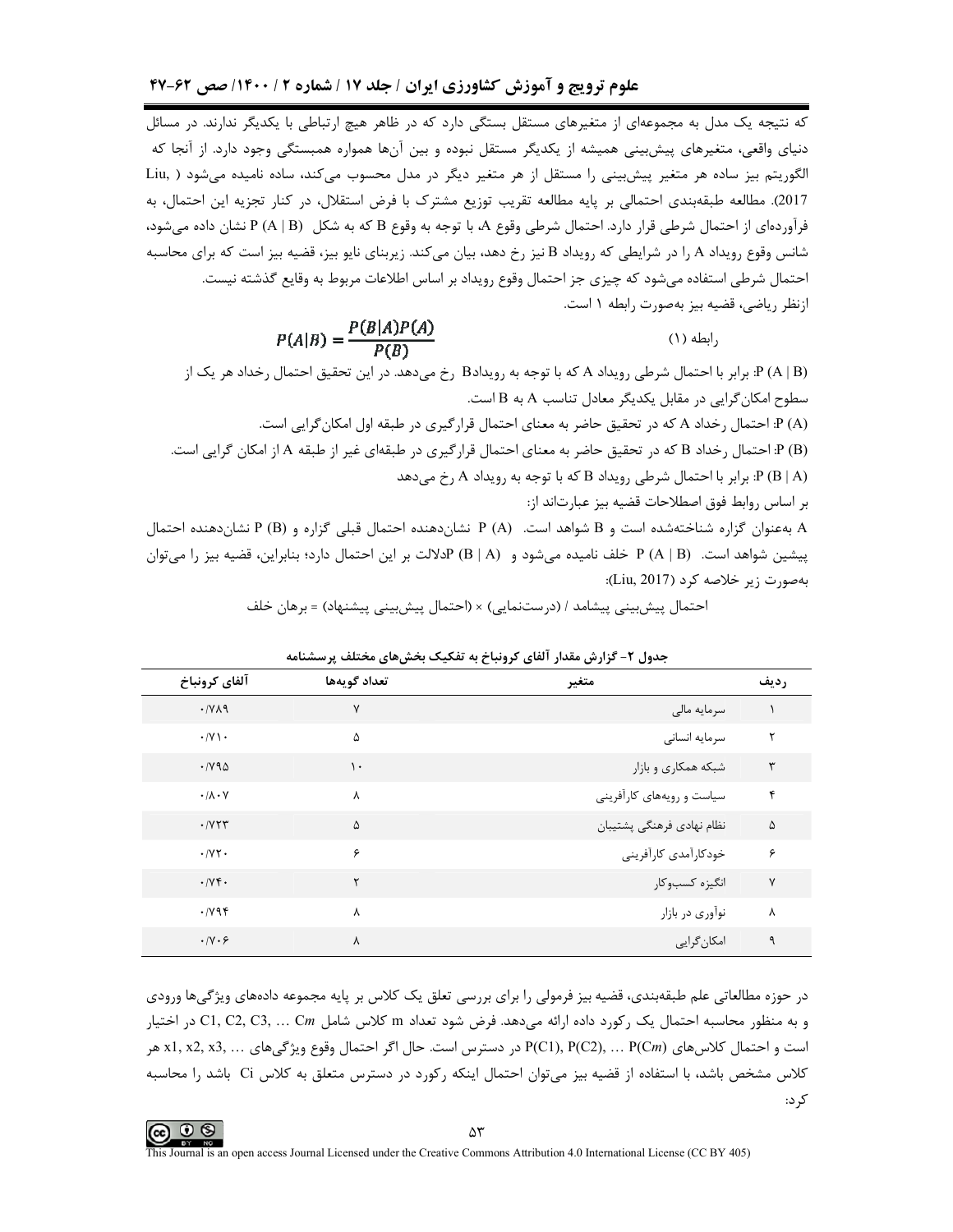$$
P(Ci|X_1, X_2, X_3, \dots, X_p) = \frac{P(X_1, X_2, X_3, \dots, X_p | C_i) P(C_i)}{P(X_1, X_2, \dots, X_p | C_1) + P(X_1, X_2, \dots, X_p | C_2) \dots P(X_1, X_2, \dots, X_p | C_m)}
$$

P (Ci) احتمال مقدم تعلق به كلاس CI در غياب ساير خصوصيات است. (Ci | Xi) احتمال خلفي تعلق Xi به كلاس Ci است. برای طبقهبندی یک رکورد با استفاده از قضیه بیز احتمال تعلق آن به هر کلاس Ci محاسبه میشود. سپس بر اساس بالاترین امتياز احتمالي محاسبه شده با استفاده از فرمول فوق طبقهبندي صورت مي گيرد. محاسبه P (X | Ci) براي مجموعه داده با ویژگیهای متعدد به شدت نیازمند محاسبات خواهد بود. از این رو، فرض سادهای برقرار می شود که فرض می کند که هر داده ورودی با توجه به لیبل کلاس در نمونه، مستقل از سایرین است. منطقی است که فرض شود تمام ویژگیهای پیش بینی کننده در هر کلاس مستقل از یکدیگر هستند، بنابراین میتوان این معادله را به شکل زیر ساده کرد:

 $P(X|C_i) = \prod_{k=1}^n P(X_k|C_i)$ 

یک داده نمونه توسط یک بردار n بعدی {x = {x<sub>1</sub>, x<sub>2</sub>, ... x,} کمونههایی از n ویژگیهای مقادیر کلاس طبقهای A1، A<sub>2</sub>، A<sub>1</sub>، و با کمک m کلاس E, C2, . . . C $_{\rm m}$  را به دست دهد، در این صورت P(X $|{\rm C_i}\vert = n/N$  خواهد بود که در آن n تعداد نمونههای آموزش .Chapman & Feit, 2015). ارزش Ak برای و N برابر با تعداد کل نمونههای آموزشی متعلق به C<sub>i</sub>، است (Chapman & Feit, 2015). يافتهها و بحث

بر اساس اطلاعات به دست آمده از ویژگیهای جمعیت شناختی پاسخگویان مشخص شد که ۶۱/۳ درصد (۱۱۷ نفر) از پرورشدهندگان مرغ بومی را مردان و ۳۸/۷ درصد (۷۴ نفر) را زنان تشکیل میدهند. بر مبنای متغیر سن، بیشترین فراوانی مربوط به گروه سنی ۳۵ تا ۴۵ سال است که ۳۰/۴ درصد یعنی ۵۸ نفر از پرورشدهندگان در این دسته قرار دارند. میانگین سنی افراد موردمطالعه ۴۱/۹ سال و انحراف معیار آن ۱۱ بود. همچنین بالاترین سن در میان پرورشدهندگان ۸۰ سال و پایینترین سن ۲۰ سال بود. بر مبنای تحصیلات، افراد بیسواد با درصد فراوانی ۳۵/۱ (۶۷ نفر) بیشترین فراوانی را به خود اختصاص دادهاند. بر اساس متغیر سابقه قبلی پرورش مرغ بومی در خانواده، ۸۴/۸ درصد (۱۶۲ نفر) از افراد پرورشدهنده مرغ بومی سابقه قبلی این کسب و کار را در خانواده خود داشتهاند. بر مبنای ظرفیت تعداد واحد پرورش مرغ بومی در هر دوره، میانگین ظرفیت تعداد واحد پرورش مرغ بومی در جامعه مورد مطالعه ۱۷۱ قطعه و با انحراف معیار ۱۲۶ بود. کمترین ظرفیت مشاهدهشده برابر ۷۰ قطعه و بیشترین ظرفیت ۱۰۰۰ قطعه بود. بیشترین درصد فراوانی ظرفیت واحد پرورش مرغ بومی مربوط به طبقه ۱۰۰ تا ۲۰۰ قطعه با درصد فراوانی ۴۸/۷ (۹۳ واحد) و کمترین فراوانی مربوط به طبقه بیش از ۴۰۰ قطعه با درصد فراوانی ۱/۶ (۳ واحد) بود. اولویتبندی گویههای امکان گرایی بیانگر آن است که گویه "تشویق فعالیتهای تیمی در کسب و کار" در اولویت اول و گويه "جستجوي منظم اطلاعات در اينترنت، مجلات، روزنامه و غيره" در اولويت آخر قرار گرفته است (جدول ٣).

| اولويت       | ضريب              | انحراف                              |                               | گو به                                                                |  |
|--------------|-------------------|-------------------------------------|-------------------------------|----------------------------------------------------------------------|--|
|              | تغييرات           | معيار                               | ميانگين                       |                                                                      |  |
|              | .75A              | .7050                               | $\mathbf{r}/\mathbf{r}$ 9     | تشویق فعالیتهای تیمی در کسب و کار                                    |  |
| ۲            | .179.             | $\cdot$ /9 $\cdot$ $\Delta$ $\cdot$ | T/FV                          | جستجوی مداوم در محیط اطراف برای یافتن ایده جدید برای توسعه کسب و کار |  |
| ٣            | .1799             | .19 <i><b>AYY</b></i>               | T/Y                           | علاقهمند به انجام كارهاى جديد                                        |  |
| ۴            | .17Y5             | .79915                              | $T/\sqrt{Y}$                  | علاقه به انجام كارها به شيوه متفاوت ازآنچه هست                       |  |
| Δ            | .77 <sub>AA</sub> | .19957                              | T/FT                          | خسته کننده بودن انجام کارهای تکراری و معمول                          |  |
| ۶            | .79Y              | .19019                              | T/19                          | به کارگیری درآمدهای حاصل از کسب و کار برای توسعه آن                  |  |
| $\mathsf{v}$ | .7757             | $1/\cdot \Delta r$                  | $\mathbf{Y}/\cdot \mathbf{Y}$ | بازبینی مرتب صورتهای مالی کسب و کار                                  |  |
| $\lambda$    | .707A             | $1/\cdot YT$                        | 1/99                          | جستجوي منظم اطلاعات در اينترنت، مجلات، روزنامه و                     |  |

جدول ۳- اولویتبندی گویههای امکان گرایی در میان افراد مورد مطالعه بر مبنای ضریب تغییرات

۵۴ ial is an open access Journal Licensed under the Creative Commons Attribution 4.0 International License (CC BY 405)

<u> ၈ န</u>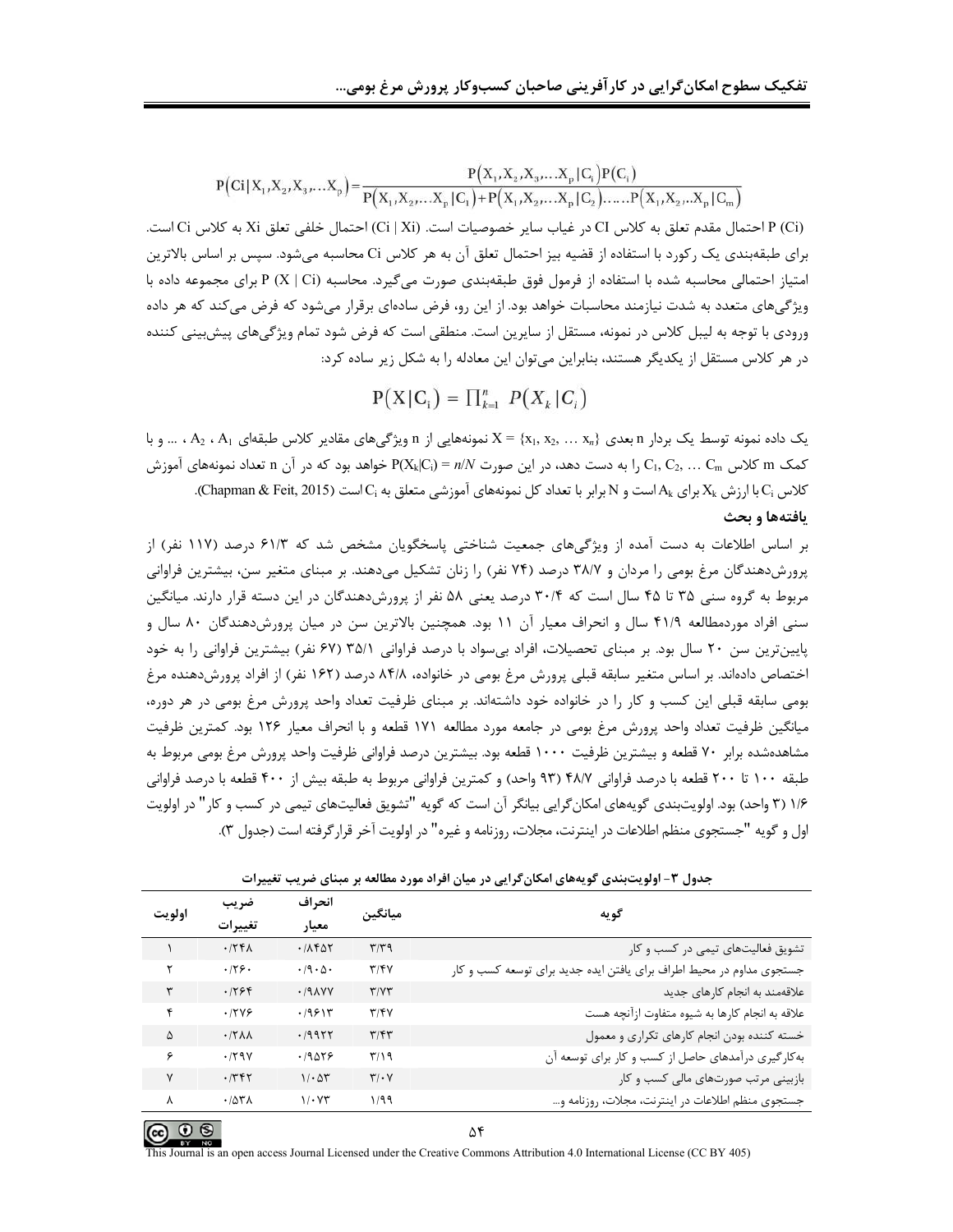بر اساس ادبیات نظری تحقیق، عوامل مؤثر بر امکان گرایی شناسایی شدند که وضعیت آنها در نمونه مورد مطالعه بررسی گردید. بر اساس محاسبه میانگین، بالاترین میانگین مربوط به عامل انگیزه کسب و کار است که تنها عاملی است که وضعیت مطلوب را به خود اختصاص داده است. دو عامل محیط نهادی فرهنگی پشتیبان و سرمایه مالی در وضعیت نامطلوب و سایر عوامل در جايگاه نسبتاً مطلوب قرار گرفتهاند (جدول ۴).

| . - رن ۱ ریسیت - - بیر - ق - - - - س - ریسی - ریسی - ریسی |                        |                         |                                 |                                 |                           |               |                 |         |
|-----------------------------------------------------------|------------------------|-------------------------|---------------------------------|---------------------------------|---------------------------|---------------|-----------------|---------|
|                                                           | ویژگیهای رفتاری        |                         |                                 |                                 | عوامل اكوسيستم كار آفرينى |               |                 |         |
| نوأوري<br>بازار                                           | انگيزه<br>کسب و<br>کا, | خودكارآمدى<br>كارأفريني | محيط نهادى<br>فرهنگى<br>پشتيبان | سیاست و<br>رويههاى<br>كارأفريني | شبکه همکاری<br>و بازار    | سرمايه انسانى | سر مایه<br>مالی | متغيرها |
| T/T                                                       | $Y/Y\Delta$            | T/FF                    | $Y/Y$ ۹                         | $\mathbf{r}/\mathbf{r}$         | 7199                      | $Y/\lambda Y$ | Y/Y             | ميانگين |
|                                                           |                        |                         | ٩                               | ٣                               | ٧                         | ۶             | ٨               | اولويت  |
| نسىتأ<br>مطلوب                                            | مطلوب                  | نسىتأ<br>مطلوب          | نامطلوب                         | نسبتاً مطلوب                    | نسبتأ مطلوب               | نسبتأ مطلوب   | نامطلوب         | وضعيت** |

حدول ۴– وضعیت متغیرهای مستقل مؤثر بر امکان گرایی کار آفرینی

"ْطيف ميانگين: ١-۵ "" وضعيت مطلوب: ٣/٤٨-۵؛ وضعيت نسبتاً مطلوب: ٣/٤٢-٣/٣٧؛ وضعيت نامطلوب: ١-٢/٣٣

در تحقیق حاضر برای یافتن نقش متغیرهای کلیدی اکوسیستم کارآفرینی در شکل گیری رفتار کارآفرینی روستایی از معماری تفكر امكان گرايي (Effectuation Thinking)، در مقابل تفكر هدفگرا يا علت و معلولي (Casuality Thinking)، استفاده شد. در این راستا نخست به کمک طیف استاندارد مورد استفاده وضعیت قرارگیری پاسخگویان از نظر میزان بهرهمندی از تفکر امکان گرایی در سه سطح کم، متوسط و زیاد مشخص و طبقات سهگانه مورد نظر ایجاد شد. در مرحله بعد به کمک متغیرهای پیش بین که نقش پیشآیند را برای تفکر امکان گرایی بازی میکنند، یک ترکیب خطی برای تفکیک سطوح سه گانه کم تا زیاد بهرهمندی از تفکر امکان گرایی تشکیل و از طبقهبندی کننده بیز ساده استفاده شد. در یادگیری ماشین، دستهبندی کننده بیز به گروهی از دستهبندی کنندههای ساده بر پایه احتمالات گفته می شود که با متغیرهای تصادفی مستقل ساده مفروض میان حالتهای مختلف و بر اساس قضیه بیز کاربردی است. در تحقیق حاضر برای دستهبندی عوامل اثرگذار بر تفکر امکان گرایی کارآفرینی به شکل سهطبقه سطح کم، سطح میانی و سطح بالا از دستهبندی کننده نایو بیز استفاده شد. جهت اجرای این الگوريتم از كتابخانه e1071 نرمافزار R بهره گرفته شد.

اولین گام این است تا دادهها به دو بخش دادههای آزمایش برای ایجاد مدل و دادههای آموزش برای اعتبار سنجی مدل ساخته شده تقسیم شوند. بر پایه این تقسیمبندی مشخص می شود که آیا مدل ساختهشده بر اساس دادههای آزمایشی درست عمل میکند یا خیر؟ بر این اساس، درنهایت ۶۵ درصد دادهها برای آموزش استفاده شدند تا مدل ساخته شود و در دادههای آزمایشی مورد آزمون قرار گیرد. سپس دستهبندی کننده نایو بیز آموزش داده میشود تا عضویت هر تفکر عمل گرایی کارآفرینی در جامعه هدف در دادههای آموزش پیش بینی شود. در ابتدا درست نمایی قیاسی (Priori Probabilities)، بررسی شد تا نشان داده شود دستهبندی کننده چگونه عمل میکند. بر این اساس ۷۱ درصد در گروه با تفکر عمل گرایی سطح بالا، ۱۰ درصد با تفکر عمل گرایی سطح پایین و ۱۹ درصد در گروه با تفکر عمل گرایی سطح میانی، ظاهر شدند. در اجرای احتمال شرطي (Conditional Probabilities)، اين نسبت به اين شكل تغيير يافت كه ٧٣ درصد در گروه با تفكر عمل گرايي سطح بالا، ۱۰ درصد با تفکر عمل گرایی سطح پایین و ۱۷ درصد در گروه با تفکر عمل گرایی سطح میانی، ظاهر شدند که نشان می دهد دادههای آزمایش مدل ساختهشده از دادههای آموزش حمایت می کنند. با مقایسه در عضویت در مدل پیشنهادی و مدل اصلی، یافتهها نشان میدهد که ۸۰/۵ درصد توافق بین مدل پیشنهادی و اصلی وجود دارد که قابلتوجه است و قدرت طبقهبندی کننده فوق را می توان برای تفسیر نتایج به کار گرفت.

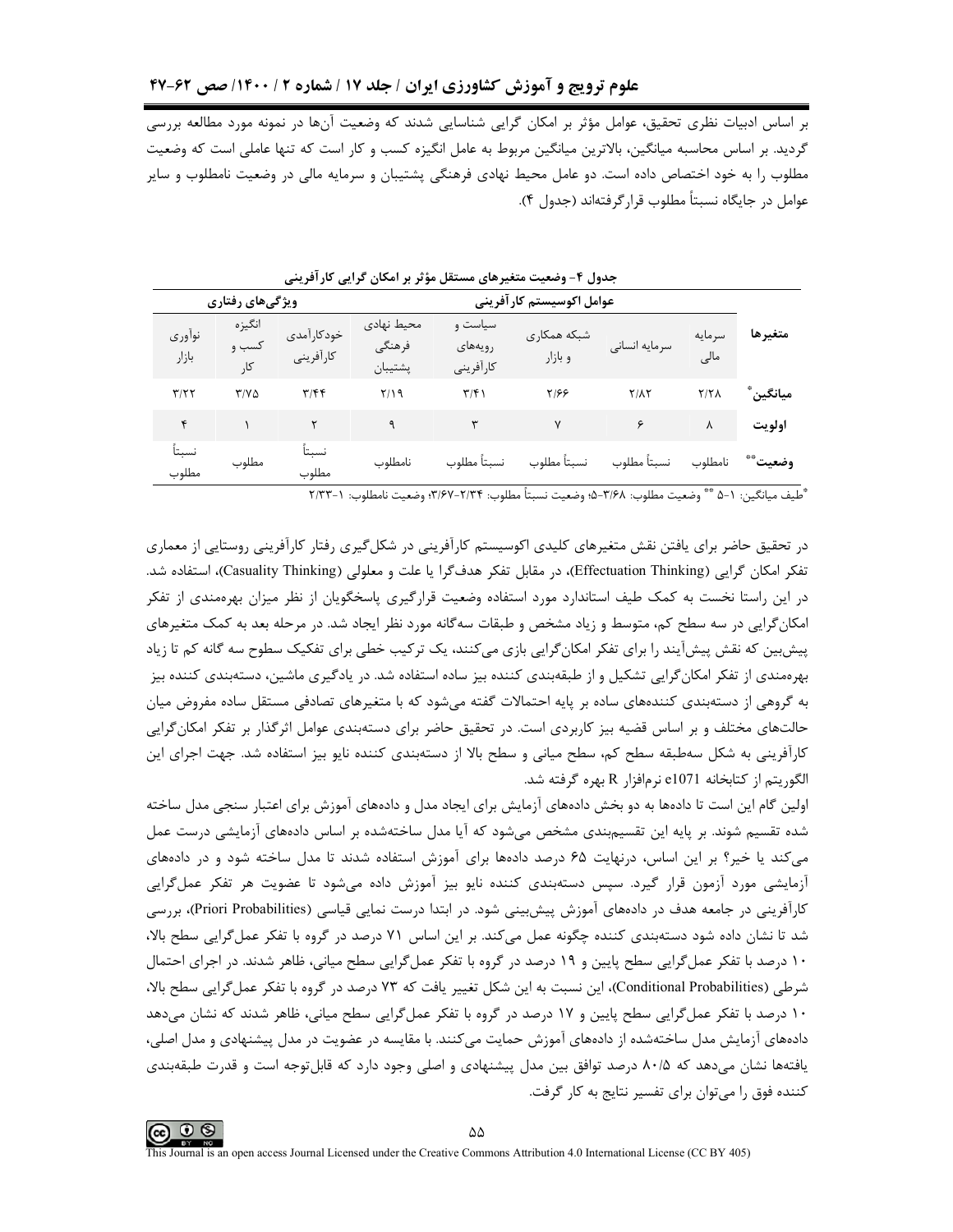در نهایت به کمک کتابخانه mclust بررسی شد تا اطمینان حاصل شود این طبقهبندی قابلیت تکرار دارد و ماهیت تصادفی نداشته باشد. نتیجه بررسی نشان داد که این مقدار نیز برابر ۴۰/۷ درصد گزارش شد که نشان میدهد دقت طبقهبندی کننده فوق حداقل در ۴۱ درصد مواقع برقرار است. نتیجه ماتریس برهم٫یختگی (Confuse Matrix)، نیز نشان داد که ۴۸ مورد از دادهها در طبقه سطح بالا طبقهبنديشده و نُه مشاهده بهاشتباه به دو طبقه ديگر گريخته است (جدول ۵). در مورد طبقه سطح میانی سه مشاهده درست و دو مشاهده نادرست دیدهشده است. در مورد طبقه سطح پایین سه مشاهده درست و دو مشاهده نادرست دیدهشده است.

| طبقه سطح ميانى | طبقه سطح پايين | طبقه سطح بالا | طىقات          |
|----------------|----------------|---------------|----------------|
|                |                |               | طبقه سطح بالا  |
|                |                |               | طبقه سطح پايين |
|                |                |               | طبقه سطح ميانى |

جدول ۵- ماتريس برهم ريختگي در تبيين دقت الگوريتم نايو بيز

با کنار گذاشتن متغیر امکان گرایی، طبقهبندی بار دیگر برای نایو بیز بررسی شد که مقدار محاسبهشده برابر ۳۶/۳۸ است که نشان میدهد حدود ۳۷ درصد مواقع در مشاهدات تصادفی این مدل تکرارپذیر است و خارج از دایره همپوشانی در قضیه بیز قرار دارد و قدرت فراخوانی (Recall Power) آن ۶۳ درصد خواهد بود. نگاره ۲، میزان همپوشانی و مقدار تکرارپذیری را نشان مى دهد.



نگاره ۲- طبقهبندی گروههای مشاهدهشده از رفتار دادههای تحقیق در تبیین رفتار شبیهسازیشده امکان گرایی

در جدول ۶، شانس عضویت بر مبنای الگوریتم بیز بر اساس دادهکاوی اطلاعات متغیرهای تحقیق نشان داده شده است. بر اساس این جدول میتوان بالاترین سطح مقداری عضویت مقادیر بالای متغیرهای مستقل مورد بررسی را در تفکیک سطوح و قرار گرفتن طبقه غالب در یک سطح از متغیر وابسته امکان گرایی نشان داد.

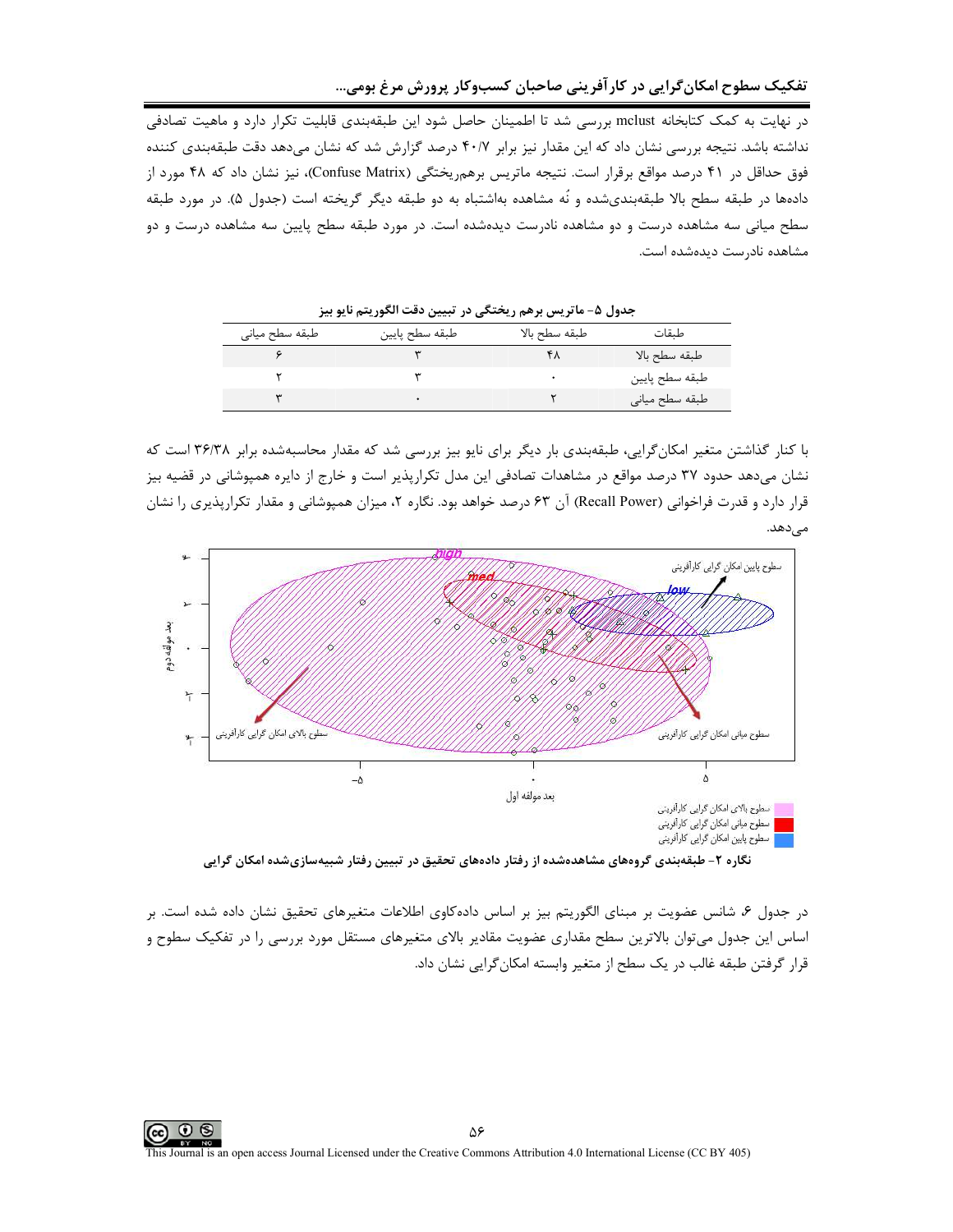| شانس عضویت بر مبنای الگوریتم بیز |                               | طبقات امكان گرايي | متغير مستقل               |
|----------------------------------|-------------------------------|-------------------|---------------------------|
| طبقه حداقل                       | طبقه غالب                     | كار آفرينى        |                           |
| 1/17                             | Y/YY                          | طبقه سطح بالا     |                           |
| ۱/۲۸                             | ۲/۷۵                          | طبقه سطح پايين    | متغير جمعيت شناختي (سطح   |
| 1/TV                             | Y/FY                          | طبقه سطح مياني    | تحصيلات)                  |
| .1499                            | 1/10                          | طبقه سطح بالا     |                           |
| .77 <sub>AA</sub>                | $1/\cdot \Lambda$             | طبقه سطح پايين    | متغير جمعيت شناختي (تجربه |
| ۸۸۲/۰                            | ۱/۰۸                          | طبقه سطح مياني    | قبلی)                     |
| $1/\Delta$ ۶                     | ۳۱۶۹                          | طبقه سطح بالا     |                           |
| 1/۶۲                             | ۲/۹۱                          | طبقه سطح پايين    | متغير جمعيت شناختي (شغل   |
| 1/T <sub>A</sub>                 | ۲/۲۶                          | طبقه سطح مياني    | اصلی)                     |
| $1/7\Lambda$                     | ۲/۴۱                          | طبقه سطح بالا     |                           |
| 1160                             | ۱۶۶                           | طبقه سطح پايين    | متغير جمعيت شناختى (ظرفيت |
| ۱/۸۹                             | <b>7/17</b>                   | طبقه سطح مياني    | واحد برای هر دوره پرورش)  |
| $\cdot$ /۴۲                      | ۳/۶۲                          | طبقه سطح بالا     |                           |
| .199                             | ۲/۶۸                          | طبقه سطح پايين    | شبکه همکاری و بازار       |
| $\cdot$ /۴۱                      | ۳/۵۹                          | طبقه سطح مياني    |                           |
| .190                             | $Y/9$ .                       | طبقه سطح بالا     |                           |
| $\cdot$ / $\Delta\lambda$        | ۲/۶۱                          | طبقه سطح پايين    | سرمايه انسانى             |
| .78V                             | $\frac{1}{2}$                 | طبقه سطح ميانى    |                           |
| .759                             | ۳/۴۸                          | طبقه سطح بالا     |                           |
| .195                             | $\mathbf{Y}/\cdot\mathbf{Y}$  | طبقه سطح پايين    | خودكارأمدي كارأفريني      |
| ۰۱۴۶                             | ۳/۲۴                          | طبقه سطح مياني    |                           |
| $\cdot$ /57                      | ۳/۹۴                          | طبقه سطح بالا     |                           |
| $\cdot$ /۳۹                      | ۲/۴۵                          | طبقه سطح پايين    | انگیزه کسب و کار          |
| $\cdot$ /۴۹                      | ۳/۳۹                          | طبقه سطح مياني    |                           |
| .78                              | $Y/\cdot 5$                   | طبقه سطح بالا     |                           |
| $\cdot$ /۴.                      | ۲/۴۵                          | طبقه سطح پايين    | نظام نهادي فرهنگي پشتيبان |
| $.75\lambda$                     | $\mathbf{Y}/\mathbf{F}$ .     | طبقه سطح مياني    |                           |
| $\cdot/\lambda$ .                | ۲/۴۱                          | طبقه سطح بالا     |                           |
| $\cdot/\Delta V$                 | ۳/۱۶                          | طبقه سطح پايين    | سیاست و رویههای کارآفرینی |
| $\cdot$ /Y9                      | $\mathbf{r}/\cdot$ .          | طبقه سطح مياني    |                           |
| $\cdot$ /۴۳                      | $T/T \Delta$                  | طبقه سطح بالا     |                           |
| $\cdot$ /08                      | $Y/\lambda$ ۶                 | طبقه سطح پايين    | نوآوري در بازار           |
| $\boldsymbol{\cdot}$ /٣٧         | $T/\lambda$                   | طبقه سطح مياني    |                           |
| $\cdot/\lambda$                  | ۲/۶۱                          | طبقه سطح بالا     |                           |
| $\cdot$ /Y9                      | $\mathbf{Y}/\cdot \mathbf{A}$ | طبقه سطح پايين    | سرمايه مالى               |
| $\cdot$ /9٣                      | Y/YF                          | طبقه سطح مياني    |                           |

جدول ۶- شانس عضويت بر مبناى الگوريتم بيز بر اساس اطلاعات داده *ك*اوى متغيرهاى تحقيق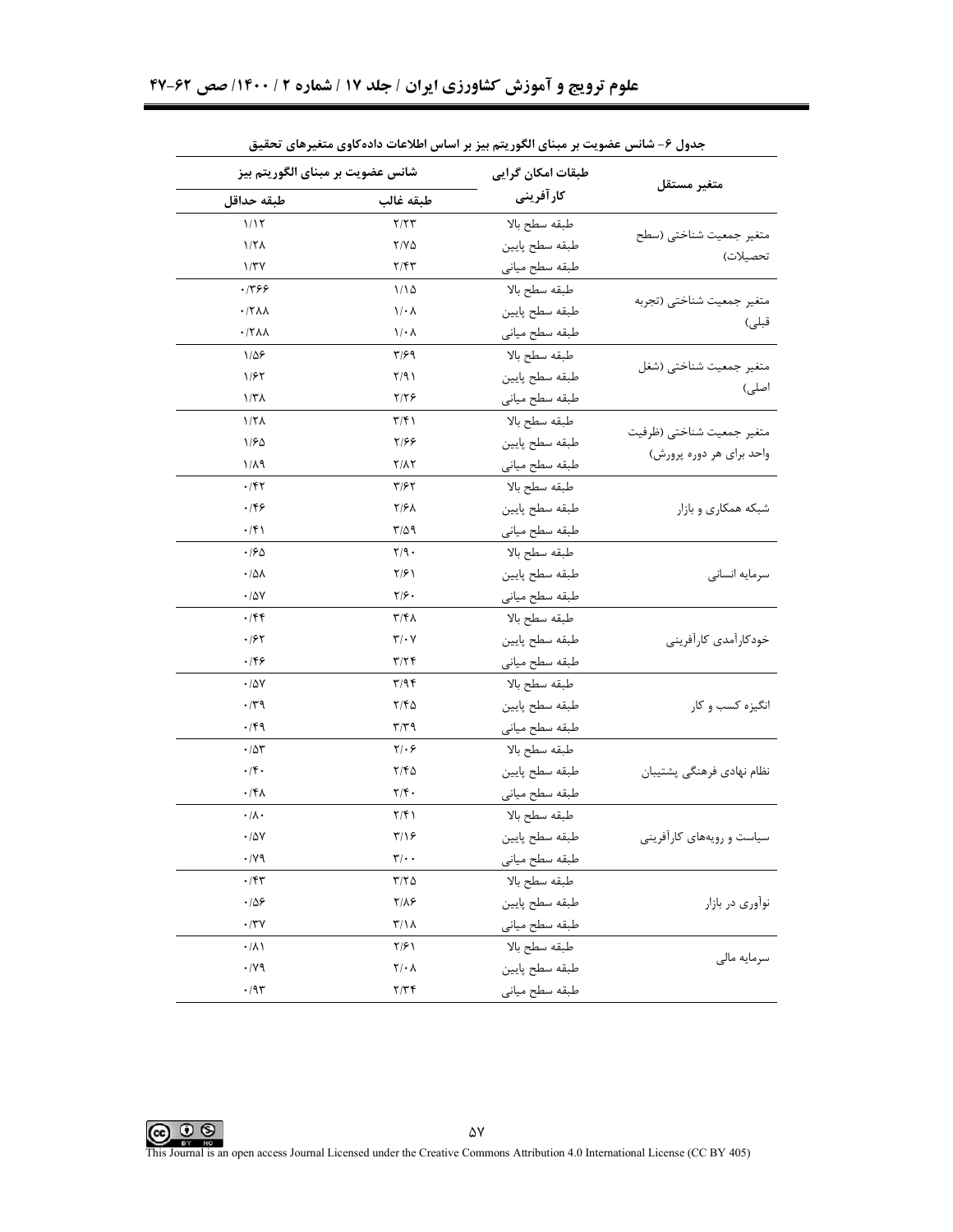.<br>نتیجهگیری و پیشنهادها

در یک تغییر پارادایمی در مسیر درک کارآفرینی، تئوری امکانگرایی بیان میدارد که مبنایی که فرد کارآفرین را در مسیر تکامل رفتار کارآفرینی قرار میدهد، دورنمایی است که کارآفرین از اطلاعات بازار و بهرهگیری از چنین اطلاعاتی به دست میآورد و آینده را قابل کنترل میسازد (Sarasvathy, 2001). در این قسمت به تفکیک شواهدی که از نقش متغیرهای اکوسیستم کارآفرینی، ویژگیهای رفتاری و متغیرهای جمعیت شناختی در تفکیک سطوح امکان گرایی کارآفرینی به دست آمده است ارائه مے شود.

از منظر ویژگیهای جمعیت شناختی، نتایج طبقهبندی به روش نایو بیز نشان داد که تحصیلات در مقابل تجربه و دانش قبلی نقش كمترى در تفكر عمل گرايي براي كارآفريني دارد. اين نتيجه با نتايج مطالعه اليا و همكاران (Elia et al,. 2013) كه نقش دانش و تجربه افراد کارآفرین را در کارآفرینی مهم شمردهاند، همخوانی دارد. همچنین مشخص شد افرادی که شغل اصلی آن-ها پرورش مرغ بومی است و ظرفیت واحد آنها بالاتر است بیشتر تفکر عملگرایی را از خود نشان دادهاند که نشاندهنده اهمیت صرفه به مقیاس در مدیریت کسبوکار است (Situmorang,2018).

از منظر متغیرهای رفتاری نیز مشخص شد که دو متغیر کلیدی خودکارآمدی کارآفرینی و انگیزه کسبوکار، افراد را در سطوح بالاتر تفكر عمل¢رايي كارآفريني طبقهبندي ميكند و نشان مىدهد افراد با تفكر عمل¢رايي كارآفريني بالاتر تجربه احساس خودکارآمدی کارآفرینی بالاتر و انگیزه بالاتر کسبوکار دارند. این نتایج با نتایج مطالعات مکگی و پترسون ( & McGee 199.Peterson, 2019)، هالاک و همکاران (Hallak et al., 2015)، راچ و فرز (Rauch & Frese, 2007)، آنگر و همکاران ( Unger et ,.al 2011) و ملک سعیدی و همکاران (۱۳۹۲)، مطابقت دارد. همچنین مشخص شد نوآوری بازار، افراد را در سطوح بالاتر تفکر عمل گرایی کارآفرینی طبقهبندی کرده است. در مورد نوآوری بازار، بیشترین اختلاف با سطوح حداقل و حداکثری در سطوح تفکر عمل گرایی کارآفرینی بالا مشهود است و نشان از اهمیت نوآوری بازار، بهعنوان یکی از عناصر رفتاری مهم در ايجاد تفكر عمل¢رايي كارآفريني بالا دارد.

از منظر مؤلفههای اکوسیستم کارآفرینی، نتایج مدل بیانگر این است که افراد مورد مطالعه که در بالاترین طبقه تفکر امکان گرایی قرار گرفتهاند، در زمینه سرمایه انسانی، سرمایه مالی و شبکه همکاری و بازار نیز بالاترین نسبت احتمالی را دارا هستند که مؤید این مطلب است که دسترسی بیشتر به سرمایه انسانی، سرمایه مالی و شبکه همکاری و بازار به عنوان سه رکن اصلی اکوسیستم کارآفرینی نقش مهمی در توسعه تفکر امکانگرایی دارد. در مورد دو مؤلفه دیگر اکوسیستم کارآفرینی یعنی وجود نظام نهادی فرهنگی پشتیبان و عامل سیاست و رویههای کارآفرینی مشخص شد که برای افراد با تفکر امکان گرایی پایینتر، بیشتر بر وجود نظام نهادی فرهنگی پشتیبان و عامل سیاست و رویههای کارآفرینی، وابسته هستند که با تحقیق نصرتی و همکاران (۱۴۰۰)، همسو است. این موضوع نشان میدهد تصدیگری غالب در بخش کشاورزی تفکر امکان گرایی را تضعیف می کند. اهمیت فرهنگ حامی محلی در مورد افراد با سطوح پایین تر تفکر عمل گرایی کارآفرینی بیشتر مشهود است و تأیید اجتماعی برای این گروه در مقابل گروه با تفکر عملگرای بالاتر، اهمیت بیشتری دارد. به عبارتی این افراد بیشتر دارای مرکز کنترل بیرونی میباشند و برای سوق دادن آنها به سمت کارآفرینی باید فرهنگ کارآفرینی را در آن اجتماع گسترش داد و صرفاً تمرکز بر ارتقاء ویژگیهای کارآفرینانه فردی در این موقعیت فرد را به سمت بروز کارآفرینی سوق نخواهد داد. استفان و رزلر (Stephan & Roesler, 2010)، نیز در مطالعه خود تأکید کردهاند که اثرگذاری فرهنگ محلی نسبت به فرهنگ ملی بر اقدامات کارآفرینانه قابلتوجه است. داشتن شبکه بازار و همکاری با سایر تولیدکنندگان افراد را در سطوح بالاتر تفکر عمل گرایی کارآفرینی طبقهبندی کرده است و نشان میدهد افراد با تفکر عمل گرایی کارآفرینی بالاتر دسترسی بالاتری به منابع و فرصتها از طریق شبکه خود فراهم می سازند. این نتیجه منطبق بر مطالعه رمضانی و همکاران (۱۴۰۰) و میثمی و همکاران (۱۳۹۶)، است که شبکهها و تعاملات را از مؤلفههای اکوسیستم کارآفرینی کارآفرینانه میداند.

بهمنظور بسط نتايج و كاربردي نمودن نتايج حاصله پيشنهاد مىشود نتايج حاصل در زمينه نقش متغيرهاى پيش بينى كننده در قرارگیری طبقات تفکر امکان گرایی در سطوح بالای آن بهصورت یک برنامه در مدیریت کسبوکارهای کوچک روستایی مورداستفاده قرارگرفته و سناریوهای اجرایی و عملیاتی آن مورداستفاده قرار گیرد. برای این منظور در تشکیل اکوسیستم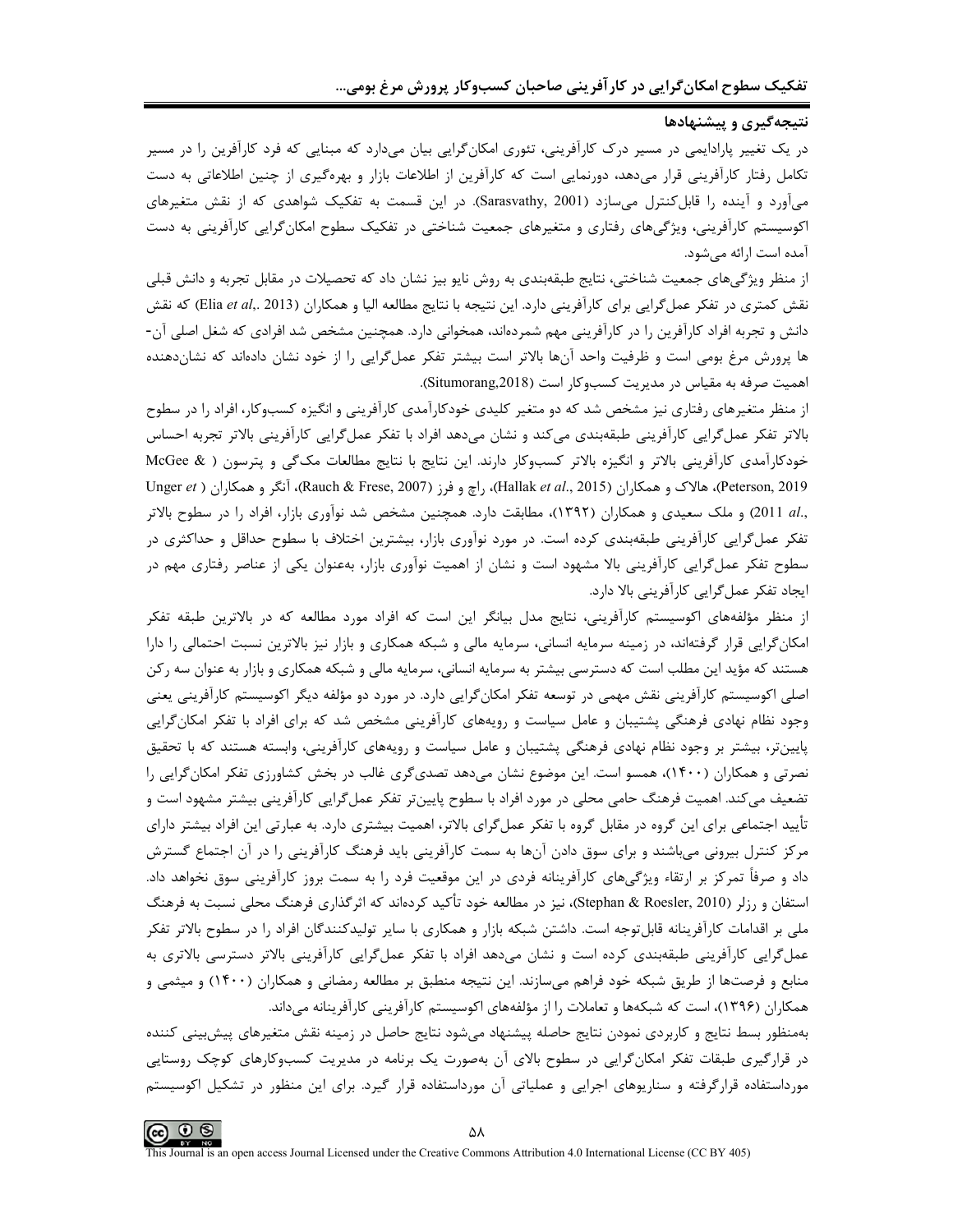کارآفرینی برای کارآفرینان نوپای روستایی ضمن توجه به عناصری چون مهارتهای توسعه کسبوکار، مدیریت کسبوکار و بازاریابی، به ترمیم فضای نظام فرهنگی پشتیبان در مناطق روستایی، از جمله معرفی الگوهای نقش و تدوین برنامه درسی برای دورههای ابتدایی با محوریت معرفی چهرههای کارآفرین روستایی اهتمام بیشتری به عمل آید. در این رابطه ضروری است با هدف بازبینی سیاستها و رویههای موجود در برنامههای توسعه استان بهویژه سند آمایش در بُعد اجرایی به موضوع ظرفیتهای کارآفرینی استان در زمینه پرورش مرغ بومی اهتمام جدی صورت گیرد. در خصوص نقش اثباتشده متغیرهایی چون خودکارآمدی کارآفرینی، شبکه همکاری و بازار و نوآوری باز پیشنهاد می شود تشکیل کانونهای یادگیری در منطقه در دستور کار برنامههای ترویج کشاورزی قرار گیرد و برنامه توانمندسازی کسبوکار برای این دست از کسبوکارها بیش از پیش موردتوجه قرار گیرد.

و در آخر پیشنهاد می شود ترویج کشاورزی علاوه بر ایجاد محیط توانمند ساز برای توسعه مهارتهای کارآفرینی و تمرکز ویژه بر مؤلفههای اکوسیستمی کارآفرینی، با رصد تفکر امکان گرایی در میان صاحبان کسب و کارهای کوچک ,وستایی، به عنوان مبنایی برای بررسی اثربخشی برنامههای خود در حوزه کارآفرینی روستایی و کشاورزی بهره ببرد. ایجاد واحدهای مستقل پایش و نظارت کارآفرینی روستایی از طریق چنین دیدگاهی، علاوه بر شناسایی کارآفرینان نوپای روستایی، میتواند سبب رشد و توسعه فضای کسبوکار روستایی شود. نظر به اینکه در تحقیق حاضر از روش نایو بیز استفاده شده پیشنهاد می شود از سایر الگوریتمهای این حوزه به ویژه درخت تصمیم نیز در مطالعات دیگری بهره گرفته شود تا دقت روش های یادگیری ماشین نیز در این حوزه مشخصتر شود.

منابع

- میرواحدی، س. س. (۱۳۹۶). بررسی منطق تصمیمگیری کارآفرینان ایرانی مبتنی بر نظریه امکان گرایی. *پژوهشهای نوین در* تصمیم *گیری.* دوره۲، شماره۴، صص ۲۵۴-۲۲۹.
- میثمی، ا.، محمدی الیاسی، ق.، مبینی دهکردی، ع.، و حجازی، ر. (۱۳۹۶). ابعاد و مولفههای اکوسیستم کارآفرینی فناورانه در ایران. *مدیریت توسعه فناوری*، دوره ۵، شماره ۳، صص ۴۳-۹.
- نصرتی، م.، ملک محمدی، ا.، و فرجالله حسینی، ج. (۱۴۰۰). طراحی مدل مشارکت بانک کشاورزی در ترویج و آموزش نوآوری و کارآفرینی بخش کشاورزی. *مجله علوم ترویج و آموزش کشاورزی ایران*. دوره ۱۷، (ویژه نامه)، صص ۱۶۷-۱۵۹.
- یوسفلی، م. (۱۳۸۷). *نشریه ترویجی پرورش مرغ بومی*. اداره رسانههای آموزش، مدیریت هماهنگی ترویج کشاورزی، سازمان جهاد کشاورزی (منتشر نشده).
- Aaltonen, A. (2016). Factors shaping entrepreneurial ecosystems and the rise of entrepreneurship: A View from Top Management Journals. Demos Helsinki Associate. Available at: <https://b2n.ir/e58971>.
- Blanco, S. (2007). How techno-entrepreneurs build a potentially exciting future?. In Therin, F. (Eds), Handbook of research on techno-entrepreneurship, (pp. 3-25). Edward Elgar Publishing.
- Chandler, G. N., DeTienne, D. R., McKelvie, A., and Mumford, T. V. (2011). Causation and effectuation processes: A validation study. Journal of Business Venturing, 26(3), 375-390.

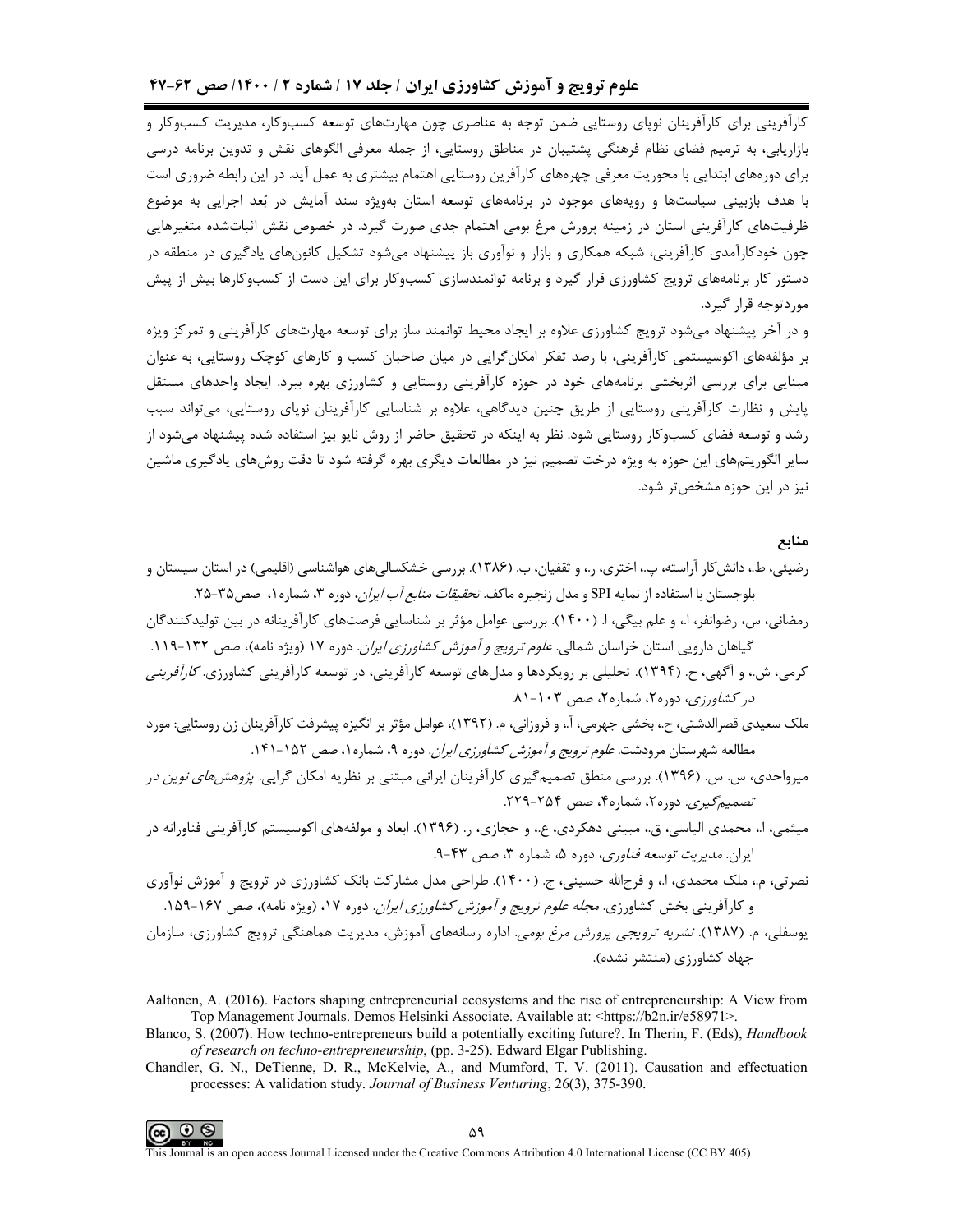- تفکیک سطوح امکان گرایی در کار آفرینی صاحبان کسب وکار پرورش مرغ بومی…<br>:Chapman, C., and Feit, E. M. (2015). *R for marketing research and analytics* (Vol. 67). New York, NY Springer.
- Daniel, A. D. (2016). Fostering an entrepreneurial mindset by using a design thinking approach in entrepreneurship education. *Industry and Higher Education*, 30(3), 215-223.
- Daniel, L., Medlin, C. J., O'Connor, A., Statsenko, L., Vnuk, R., and Hancock, G. (2018). Deconstructing the entrepreneurial ecosystem concept in Entrepreneurial Ecosystems. Cham: , Springer.
- Djuricic, K., and Bootz, J. P. (2019). Effectuation and foresight–An exploratory study of the implicit links between the two concepts. Technological Forecasting and Social Change, 140(1), 115-128.
- Dorf, R. C., and Byers, T. H. (2005). Technology ventures. New York, NY: McGraw Hill.
- Elia, G., Margherita, A., and Romano, A. (2013). Accelerating smart growth through collective intelligence: The conceptual foundation of the technology entrepreneurship "eGosystem.". Institute of Knowledge Asset Management, 3(1), 12-14.
- Gellynck, X., Cárdenas, J., Pieniak, Z., and Verbeke, W. (2015). Association between innovative entrepreneurial orientation, absorptive capacity, and farm business performance. Agribusiness, 31(1), 91–106.
- Hakala, H., O'Shea, G., Farny, S., and Luoto, S. (2020). Re-storying the business, innovation and entrepreneurial ecosystem concepts: The model-narrative review method. International Journal of Management Reviews, 22(1), 10-32.
- Hallak, R., Assaker, G., and Lee, C. (2015). Tourism entrepreneurship performance: The effects of place identity, self-efficacy, and gender. Journal of Travel Research, 54(1), 36-51.
- Hannigan, T. R., Briggs, A. R., Valadao, R., Seidel, M. D. L., and Jennings, P. D. (2021). A new tool for policymakers: Mapping cultural possibilities in an emerging AI entrepreneurial ecosystem. Research Policy, 1(1), 104315.
- Harms, H. (2014). Review of family business definitions: Cluster approach and implications of heterogeneous application for family business research. International Journal of Financial Studies, 2(3), 280-314.
- Hopp, C., and Stephan, U. (2012). The influence of socio-cultural environments on the performance of nascent entrepreneurs: Community culture, motivation, selfefficacy and start-up success. *Entrepreneurship and* Regional Development, 24, 917-945.
- Kubberød, E., and Pettersen, I. B. (2017). Exploring situated ambiguity in students' entrepreneurial learning. Education and Training, 59(3), 265-279.
- Lans, T., Seuneke, P., and Klerkx, L. (2017). Agricultural entrepreneurship. In: Carayannis, E.G. (Eds.), Encyclopedia of creativity, invention, innovation and entrepreneurship. (pp. 44-49), Springer International Publishing.
- Liu., Sh. (2017). Modern data science with R. International Statistical Review, 86(1),162-163.
- McElreath, R. (2018). Statistical rethinking: A Bayesian course with examples in R and Stan. UK: Chapman and Hall/CRC.
- Mcelwee, G. (2006). Farmers as entrepreneurs. Journal of Developmental Entrepreneurship, 11(3), 187–206.
- McGee, J. E., and Peterson, M. (2019). The long-term impact of entrepreneurial self-efficacy and entrepreneurial orientation on venture performance. Journal of small Business Management, 57(3), 720-737.
- Moraes, G. H. S. M. D., Fischer, B. B., Guerrero, M., Rocha, A. K. L. D., and Schaeffer, P. R. (2021). An inquiry into the linkages between university ecosystem and students' entrepreneurial intention and selfefficacy. Innovations in Education and Teaching International, 19(2), 1-12.
- Naing, L., Winn, T. B. N. R., and Rusli, B. N. (2006). Practical issues in calculating the sample size for prevalence studies. Archives of Orofacial Sciences, 1(2), 9-14.
- Peng, X. B., Liu, Y. L., Jiao, Q. Q., Feng, X. B., and Zheng, B. (2020). The nonlinear effect of effectuation and causation on new venture performance: The moderating effect of environmental uncertainty. Journal of Business Research, 117(1), 112-123.
- Petti, C., and Zhang, S. (2013). Technological entrepreneurship and absorptive capacity in Guangdong technology firms. Measuring Business Excellence, 17(2), 61-71.
- Pierce, J., and Aguinis, H. (2013). The too-much-of-a-good-thing effect in management. Journal of Management, 39(2), 313-338.
- Rauch, A., and Frese, M. (2007). Let's put the person back in to entrepreneurship research: A meta-analysis on the relationship between business owners' personality traits, business creation, and success. European Journal of Work and Organizational Psychology, 16(4), 353-385.
- Read, S., Song, M., and Smit, W. (2009). A meta-analytic review of effectuation and ventur performance. Journal of Business Venturing, 24(6), 573-587.
- Rice, D. M. (2013). Calculus of thought: Neuromorphic logistic regression in cognitive machines. USA: Academic Press.
- Roja, A. (2015). Technology entrepreneurial ecosystems and entrepreneurship in the west region of Romania. Studia Universitatis Economics Series, 25(1), 40-59.



This Journal is an open access Journal Licensed under the Creative Commons Attribution 4.0 International License (CC BY 405)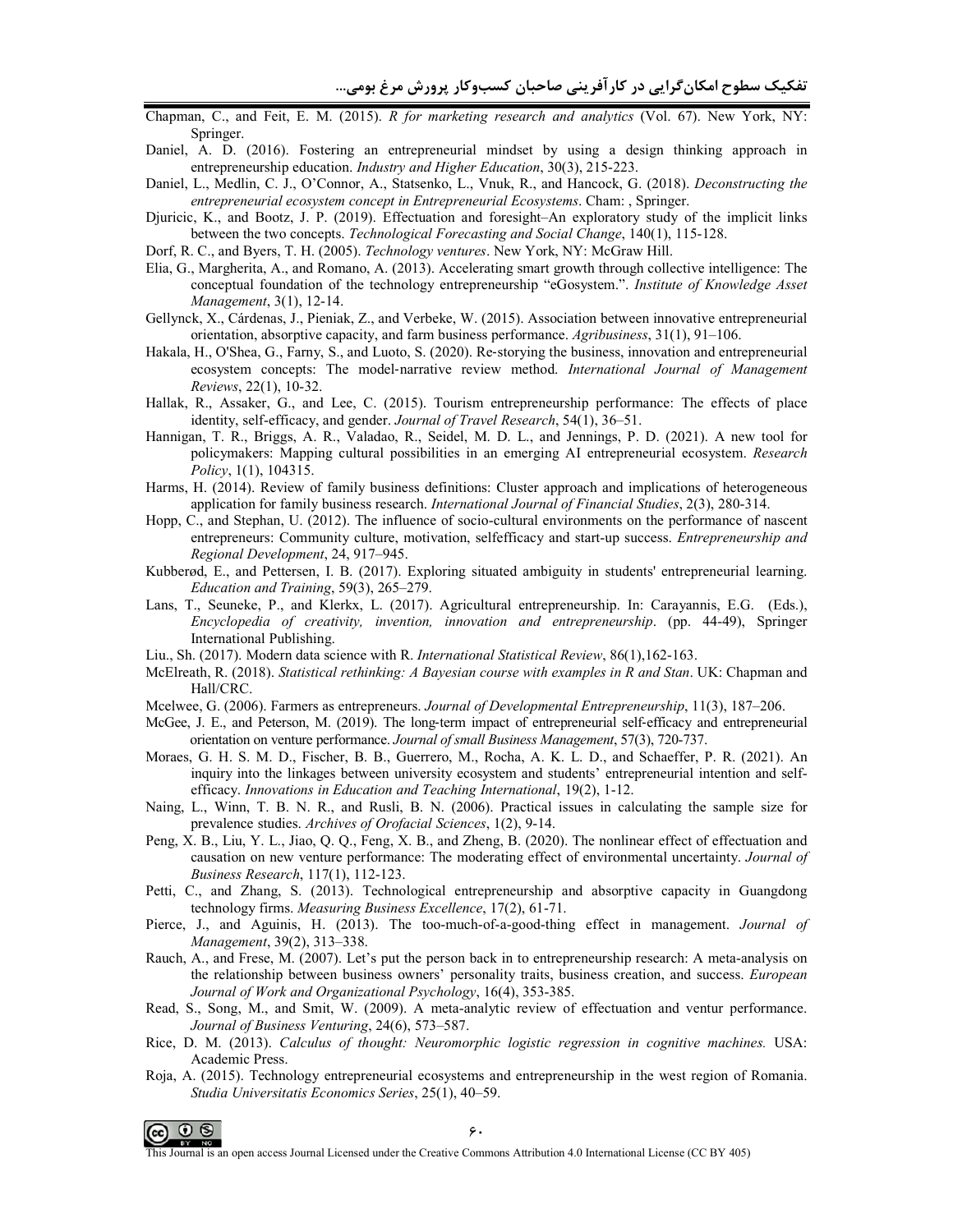Sarasvathy, S. D. (2001). Causation and effectuation: Toward a theoretical shift from economic inevitability to entrepreneurial contingency. *Academy of Managemen Review*, 26(2), 243–263.

- Schwarzkopf, C. (2016). *Fostering innovation and entrepreneurship: Entrepreneurial ecosystem and entrepreneurial fundamentals in the USA and Germany*. USA: Springer.
- Shane, S., and Venkataraman, S. (2000). The promise of entrepreneurship as a field of research. *Academy of Management Review*, 25(1), 217–226.
- Shane, S. and Venkataraman, S. (2003). Guests editors introduction to the special issue on technology entrepreneurship. *Journal of Research Policy*, 32(1), 181-184.
- Situmorang, J. W. (2018). A review input factors elasticity and return to scale of cooperative: A survey on Indonesian savings-loan cooperatives. *Independent Journal of Management & Production*, 9(4), 1274-1290.
- Stam, E. (2015). Entrepreneurial ecosystems and regional policy: A sympathetic critique. *European Planning Studies*, 23(9), 1759-1769.
- Stephan, U. and Roesler, U. (2010). Comparison of entrepreneurs and employees health in a national representative sample. *Journal of Occupational and Organisational Psychology*, 83(3), 717-738.
- Stephan, U. and Uhlaner, L. M. (2010). Performance based vs. Socially supportive culture: A cross-national study of descriptive norms and entrepreneurship. *Journal of International Business Studies*, 83, 717-738.
- Stroe, S., Parida, V., and Wincent, J. (2018). Effectuation or causation: An fsQCA analysis of entrepreneurial passion, risk perception, and self-efficacy. *Journal of Business Research*, 89, 265-272.
- Suresh, J., and Ramraj, R. (2012). Entrepreneurial ecosystem: Case study on the influence of environmental factors on entrepreneurial success. *European Journal of Business and Management*, 4(16), 95-101.
- Szambelan, S., Jiang, Y., and Mauer, R. (2020). Breaking through innovation barriers: Linking effectuation orientation to innovation performance. *European Management Journal*, 38(3), 425-434.
- Theodoraki, C., and Messeghem, K. (2017). Exploring the entrepreneurial ecosystem in the field of entrepreneurial support: A multi-level approach. *International Journal of Entrepreneurship and Small Business*, 31(1), 47-66.
- Unger, J., Rauch, A., Frese, M., and Rosenbusch, N. (2011). Human capital and entrepreneurial success: A meta-analytical review. *Journal of Business Venturing*, 26(3), 341-358.
- Velt, H., Torkkeli, L., and Laine, I. (2020). Entrepreneurial ecosystem research: Bibliometric mapping of the domain. *Journal of Business Ecosystems (JBE)*, 1(2), 1-31.
- Webb, G. I., Keogh, E., and Miikkulainen, R. (2010). Naïve Bayes. *Encyclopedia of Machine Learning*, 15, 713- 714.
- Wiltbank, R., Dew, N., Read, S., and Sarasvathy, S. D. (2006). What to do next? The case for non-predictive strategy. *Strategic Management Journal*, 27(10), 981–998.
- Wu, L., Liu, H., and Su, K. (2020). Exploring the dual effect of effectuation on new product development speed and quality. *Journal of Business Research*, 106, 82-93.
- Zhang. G., Peng, X. and Li, J. (2008). Technology entrepreneurship and policy environment: A case of China. *Journal of Small Business and Enterprise Development*, 15(4), 733-751.